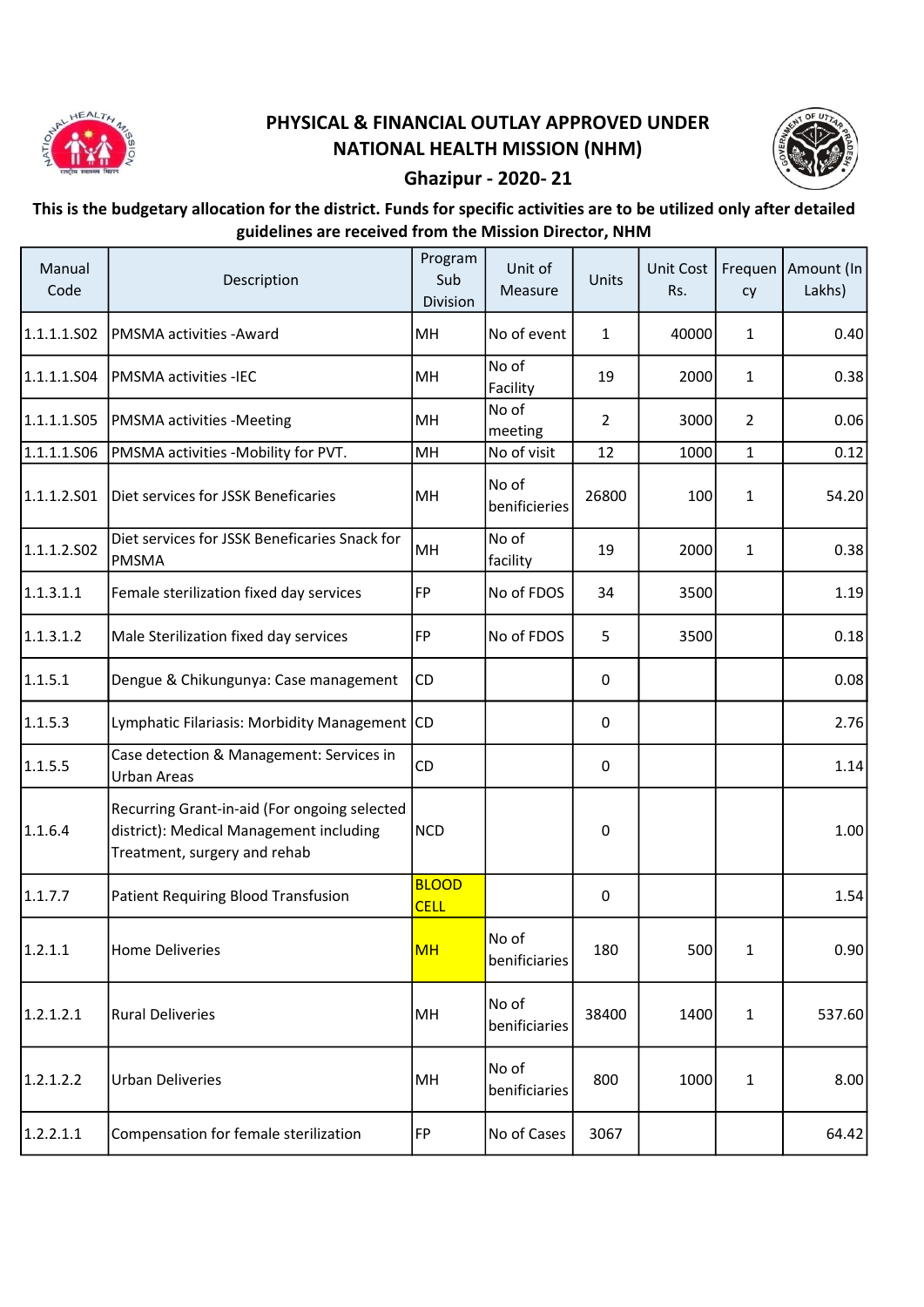| 1.2.2.1.2   | Compensation for male sterilization/NSV                                                                          | FP          | No of Cases            | 50             |       |              | 2.00   |
|-------------|------------------------------------------------------------------------------------------------------------------|-------------|------------------------|----------------|-------|--------------|--------|
| 1.2.2.2.2   | PPIUCD services: Compensation to<br>beneficiary                                                                  | <b>FP</b>   | No of Cases            | 2276           | 300   |              | 6.83   |
| 1.2.2.2.3   | PAIUCD Services: Compensation to<br>beneficiary                                                                  | <b>FP</b>   | No of Cases            | 51             | 300   |              | 0.15   |
| 1.2.2.2.4   | Injectable contraceptive incentive for<br>beneficiaries                                                          | FP          | No of Cases            | 10908          | 100   |              | 10.91  |
| 1.2.3.2     | TB Patient Nutritional Support under<br>Nikshay Poshan Yojana                                                    | CD          |                        | 0              |       |              | 226.04 |
| 1.3.1.1     | SNCU                                                                                                             | <b>CH</b>   | No of<br>Facility      | $\mathbf{1}$   |       |              | 11.00  |
| 1.3.1.2     | <b>NBSU</b>                                                                                                      | CH          | No of<br>Facility      | $\overline{2}$ | 5000  | 12           | 1.20   |
| 1.3.1.4     | <b>NRCs</b>                                                                                                      | <b>CH</b>   | No of<br>Facility      | $\mathbf{1}$   |       |              | 7.80   |
| 1.3.1.6     | AH/RKSK Clinics                                                                                                  | <b>RKSK</b> |                        | 0              |       |              | 0.10   |
| 1.3.1.7.502 | Phone and Internet Charges for DEIC<br>Manager                                                                   | <b>RBSK</b> | no of DEIC<br>managers | 0              | 2000  | $\mathbf{1}$ | 0.02   |
| 1.3.1.8     | District NCD Clinic                                                                                              |             |                        | 0              |       |              | 1.00   |
| 1.3.1.9     | CHC NCD Clinic: Mobility, Miscellaneous &<br>Contingencies                                                       | <b>NCD</b>  |                        | 0              |       |              | 16.00  |
| 1.3.2.3     | Recurring Grant-in-aid (For ongoing selected<br>districts under NPPF): Laboratory Diagnostic   NCD<br>facilities |             |                        | 0              |       |              | 1.00   |
| 1.3.2.4     | Consumables for computer including<br>provision for internet access for<br>strengthening RI                      | RI          | No.                    | 0              | 1000  | 12           | 0.12   |
| 1.3.2.6.501 | IMEP Services- BMW- DH                                                                                           | <b>IMEP</b> |                        | 300            |       |              | 39.42  |
| 1.3.2.6.502 | IMEP Services- BMW- CHC/BPHC                                                                                     | <b>IMEP</b> |                        | 488            |       |              | 64.12  |
| 1.3.2.6.503 | IMEP Services- BMW Block Level UPHC &<br><b>District Level UPHC</b>                                              | <b>IMEP</b> |                        | 4              |       |              | 0.53   |
| 1.3.2.6.506 | IMEP Services- Machnized Cleaning - DH                                                                           | <b>IMEP</b> |                        | $\pmb{0}$      |       |              | 128.40 |
| 1.3.2.6.508 | IMEP Services- Mannual Laundry-DH & MCH<br>Wing (100 Bed)                                                        | <b>IMEP</b> |                        | 0              |       |              | 21.00  |
| 1.3.2.6.510 | IMEP Services- Cleaning - CHC/BPHC                                                                               | <b>IMEP</b> |                        | 488            |       |              | 32.11  |
| 1.3.2.6.513 | <b>IMEP Services-Cleaniness - Sub Centers</b>                                                                    | <b>IMEP</b> |                        | 393            |       |              | 23.58  |
| 1.3.2.6.S15 | POL for generator-DH                                                                                             | <b>IMEP</b> |                        | 0              |       |              | 6.30   |
| 1.3.2.6.516 | POL for generator -CHC and BPHC                                                                                  | <b>IMEP</b> |                        | 0              |       |              | 25.20  |
| 2.2.1       | POL for Family Planning/Others                                                                                   | FP          | No of FDOS             | 125            | 1000  |              | 1.25   |
| 2.2.2       | Mobility & Communication support for AH<br>counsellors & RKSK Coordinators                                       | <b>RKSK</b> | No of<br>Councelor     | $\mathbf{1}$   | 1200  | 12           | 0.14   |
| 2.2.3       | Mobility support for RBSK Mobile health<br>team                                                                  | <b>RBSK</b> | No of<br>vehicles      | 32             | 33000 | 12           | 126.72 |
| 2.2.4       | Support for RBSK: CUG connection per team<br>and rental                                                          | <b>RBSK</b> | No of teams            | 32             | 200   | 12           | 0.77   |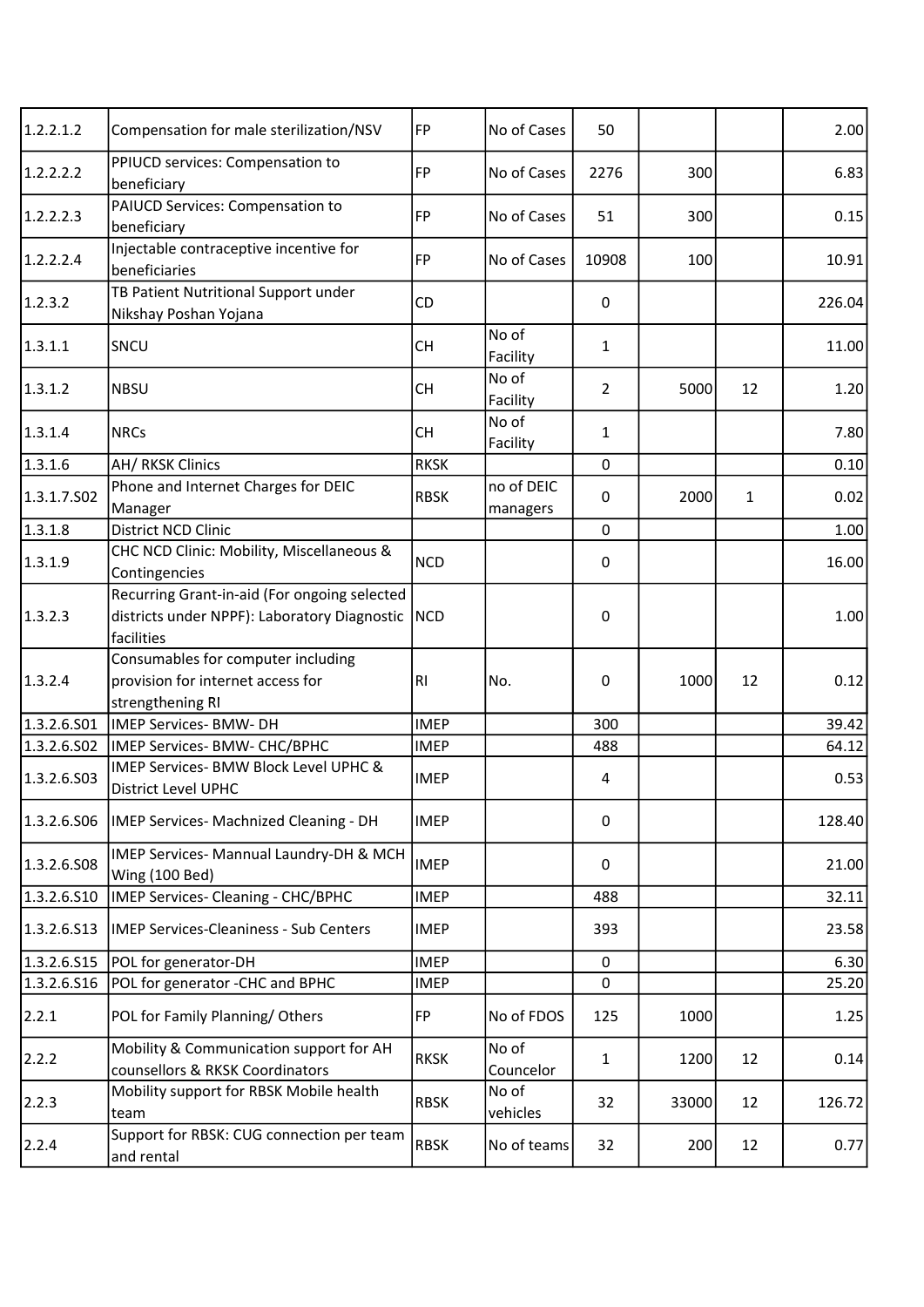| 2.2.10        | Kala-azar Case search/ Camp Approach:<br>Mobility/POL/supervision                                                                                                                                | CD          |                                         | 0     |       |              | 2.00   |
|---------------|--------------------------------------------------------------------------------------------------------------------------------------------------------------------------------------------------|-------------|-----------------------------------------|-------|-------|--------------|--------|
| 2.3.1.1.2     | Monthly Village Health and Nutrition Days                                                                                                                                                        | RI          | no of<br>sessions                       | 4667  | 100   | 1            | 4.67   |
| 2.3.1.9       | Focus on slum & underserved areas in urban<br>areas/alternative vaccinator for slums                                                                                                             | RI.         |                                         | 240   |       |              | 5.04   |
| 2.3.1.10      | Mobility support for mobile health team/<br>TA/DA to vaccinators                                                                                                                                 | RI.         | No of<br>mobile<br>immunizati<br>on Van | 0     | 33000 |              | 5.94   |
| 2.3.2.3       | DMHP: Targeted interventions at<br>community level Activities & interventions<br>targeted at schools, colleges, workplaces,<br>out of school adolescents, urban slums and<br>suicide prevention. | <b>NCD</b>  |                                         | 0     |       |              | 6.00   |
| 2.3.2.5       | Tobacco Cessation Centre (TCC): Weekly<br>FGD with the tobacco users                                                                                                                             | <b>NCD</b>  |                                         | 0     |       |              | 0.52   |
| 2.3.3.2       | Screening and free spectacles to school<br>children                                                                                                                                              | <b>NCD</b>  |                                         | 0     |       |              | 6.35   |
| 2.3.3.3       | Screening and free spectacles for near work<br>to Old Person                                                                                                                                     | <b>NCD</b>  |                                         | 0     |       |              | 6.35   |
| 2.3.3.4.1     | Coverage of Public School                                                                                                                                                                        | <b>NCD</b>  |                                         | 0     |       |              | 0.67   |
| 2.3.3.4.2     | Coverage of Pvt. School                                                                                                                                                                          | <b>NCD</b>  |                                         | 0     |       |              | 2.00   |
| 2.3.3.4.3     | Coverage of Public School in other's school<br>programme                                                                                                                                         | <b>NCD</b>  |                                         | 0     |       |              | 1.33   |
| 2.3.3.4.4     | Coverage of Pvt. School in other's school<br>programme                                                                                                                                           | <b>NCD</b>  |                                         | 0     |       |              | 1.00   |
| 2.3.3.4.5     | Sensitization campaign for college students                                                                                                                                                      | <b>NCD</b>  |                                         | 0     |       |              | 2.00   |
| 3.1.1.1.1     | JSY Incentive to ASHA                                                                                                                                                                            | <b>MH</b>   | No of ASHA                              | 32800 | 600   | 1            | 196.80 |
| 3.1.1.1.2     | ASHA incentive under MAA programme @<br>Rs 100 per ASHA for quarterly mother's<br>meeting                                                                                                        | <b>CH</b>   | No of<br>meetings                       | 2754  | 100   |              | 5.51   |
| 3.1.1.1.3.501 | Incentive for Home Based Newborn Care<br>programme Rural                                                                                                                                         | <b>CH</b>   | No of<br>newborn                        | 56888 | 250   | $\mathbf{1}$ | 142.22 |
| 3.1.1.1.5     | Incentive for referral of SAM cases to NRC<br>and for follow up of discharge SAM children<br>from NRCs                                                                                           | <b>CH</b>   | No of Child                             | 860   | 150   | 1            | 0.26   |
| 3.1.1.1.6     | Incentive for National Deworming Day for<br>mobilising out of school children                                                                                                                    | <b>RKSK</b> | No of ASHA                              | 3811  | 100   | 1            | 3.81   |
| 3.1.1.1.7     | Incentive for IDCF for prophylactic<br>distribution of ORS to family with under-five<br>children.                                                                                                | CH          | No of ASHA                              | 2754  | 100   | 1            | 2.75   |
| 3.1.1.1.9     | National Iron Plus Incentive for mobilizing<br>children and/or ensuring compliance and<br>reporting (6-59 months)                                                                                | <b>CH</b>   | No of ASHA                              | 2730  | 50    | 1            | 8.19   |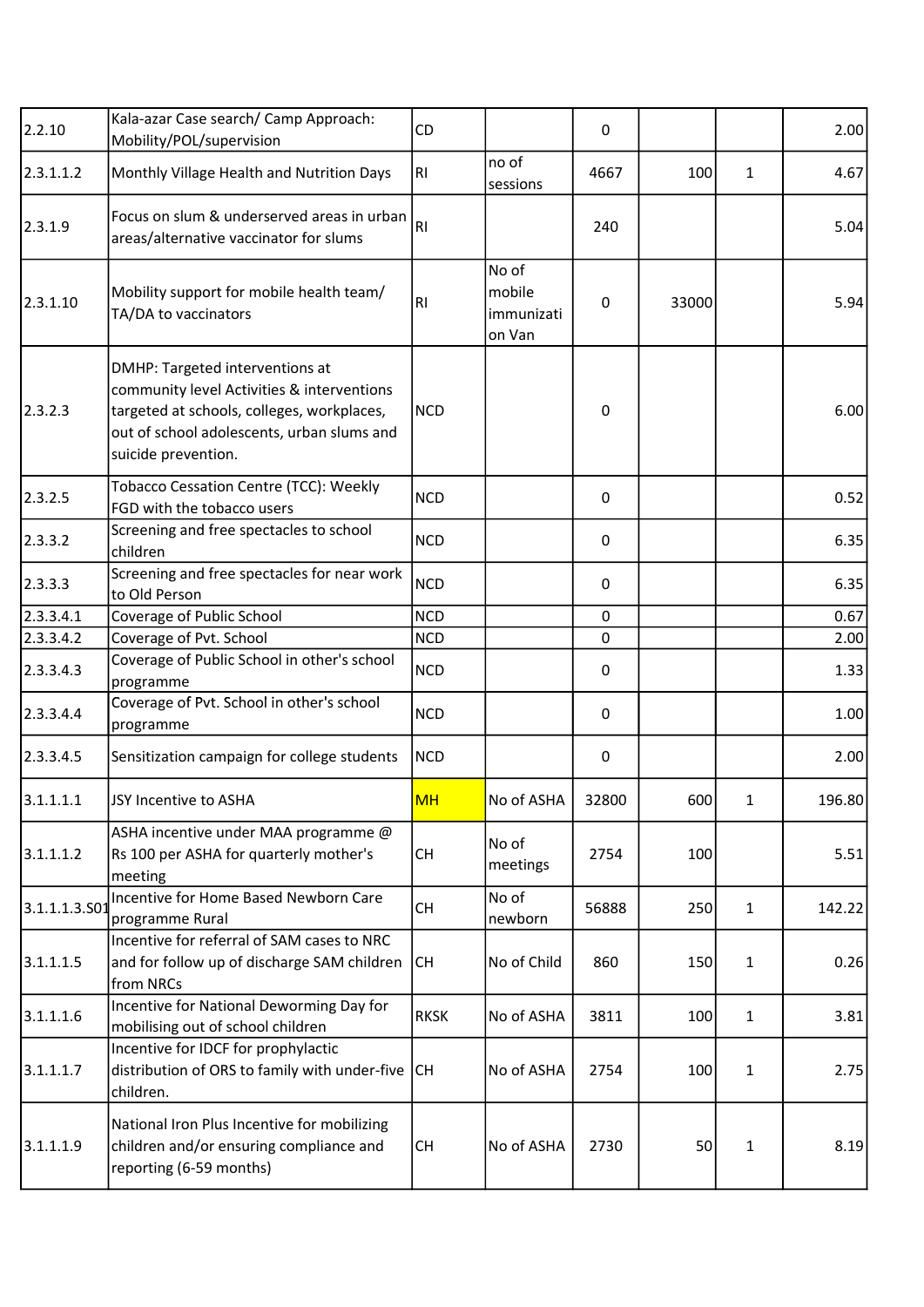| 3.1.1.1.11    | ASHA Incentive under Immunzation                                                                                          | RI        | no of<br>children              | 73698 | 225  | 1 | 165.82 |
|---------------|---------------------------------------------------------------------------------------------------------------------------|-----------|--------------------------------|-------|------|---|--------|
| 3.1.1.1.12    | Incentive to ASHA for Quaterly Visit Under<br><b>HBYC</b> program                                                         | <b>CH</b> | No of Child<br>/ 5 visits      | 17661 | 250  | 1 | 44.15  |
| 3.1.1.1.13.SQ | ASHA incentive for HRP identification and<br>follow up                                                                    | MH        | No of ASHA                     | 1750  | 300  | 1 | 5.25   |
| 3.1.1.2.1     | <b>ASHA Incentives under Saas Bahu</b><br>Sammellan                                                                       | <b>FP</b> | No of Saas<br>Bahu<br>Sammelan | 2192  | 100  |   | 2.19   |
| 3.1.1.2.2     | ASHA Incentives under Nayi Pehl Kit                                                                                       | FP        | No of Nayi<br>Pahel Kit        | 6766  | 100  |   | 6.77   |
| 3.1.1.2.4     | ASHA PPIUCD incentive for accompanying<br>the client for PPIUCD insertion                                                 | <b>FP</b> |                                | 2276  | 150  |   | 3.41   |
| 3.1.1.2.5     | ASHA PAIUCD incentive for accompanying<br>the client for PAIUCD insertion                                                 | <b>FP</b> |                                | 106   | 150  |   | 0.16   |
|               | ASHA incentive under ESB scheme for<br>3.1.1.2.6.S01 promoting spacing of births between 02<br>children                   | FP        | No of Clints                   | 450   | 500  |   | 2.25   |
|               | ASHA incentive under ESB scheme for<br>3.1.1.2.6.S02 promoting spacing of 02 years after<br>marriage                      | FP        | No of Clints                   | 450   | 500  |   | 2.25   |
| 3.1.1.2.7     | ASHA incentive under ESB scheme for<br>promoting Adoption of Limiting Method<br>upto Two Children                         | FP        | No of Clints                   | 1002  | 1000 |   | 10.02  |
|               | 3.1.1.2.9.S01 ASHA incentive for injectable contraceptive                                                                 | FP        | No of Cases                    | 7636  | 100  |   | 7.64   |
|               | Reimbursement of travel expenses for<br>3.1.1.2.9. SO2 accompanying a women to facility for<br>medical abortion           | FP        | No of Cases                    | 20    | 225  |   | 0.05   |
|               | Reimbursement of travel expenses for<br>3.1.1.2.9.503 accompanying a women to facility for<br>surgical abortion (MVA/EVA) | FP        | No of Cases                    | 20    | 150  |   | 0.03   |
| 3.1.1.4.2     | ASHA Incentive for Dengue and Chikungunya                                                                                 |           |                                | 0     |      |   | 36.23  |
| 3.1.1.4.5     | Honorarium for Drug Distribution including<br>ASHAs and supervisors involved in MDA                                       |           |                                | 0     |      |   | 53.17  |
| 3.1.1.4.8.1   | ASHA incentive for detection of leprosy                                                                                   |           |                                | 585   |      |   | 1.46   |
| 3.1.1.4.8.2   | ASHA Incentive for PB (Treatment<br>completion)                                                                           |           |                                | 351   |      |   | 1.40   |
| 3.1.1.4.8.3   | ASHA Incentive for MB (Treatment<br>completion)                                                                           |           |                                | 234   |      |   | 1.40   |
| 3.1.1.4.9     | ASHA Involvement under NLEP -<br>Sensitisation                                                                            |           |                                | 300   |      |   | 0.30   |
| 3.1.1.5.2.503 | ASHA Incentive Filling of CBAC forms Under<br><b>HWC</b>                                                                  | <b>CP</b> |                                | 0     |      |   | 21.00  |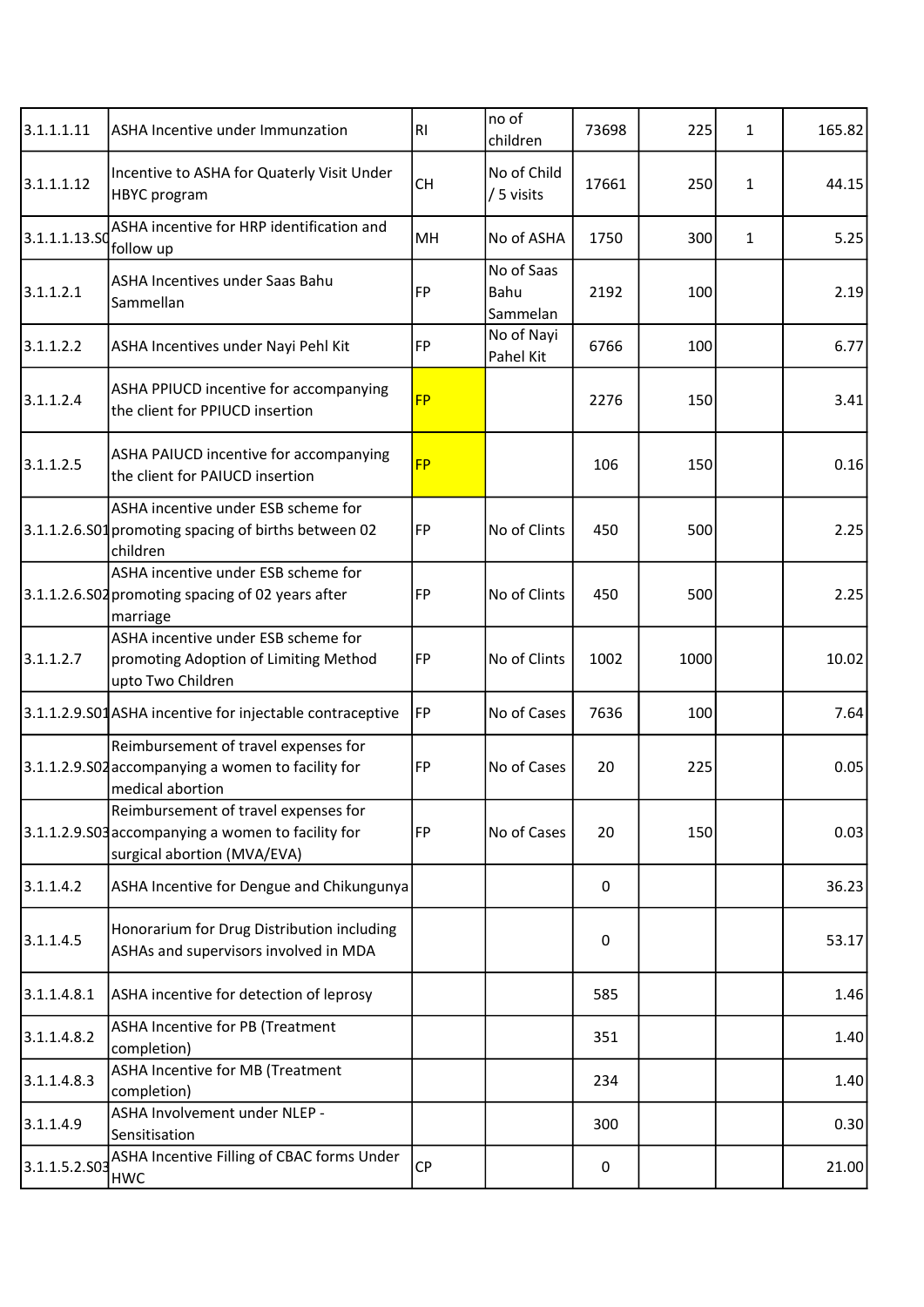| 3.1.1.5.2.S04 | ASHA Incentive for Mobilising, Screening<br>and Follow Up Under HWC                                                         | <b>CP</b> |                                | 0              |      |   | 21.00  |
|---------------|-----------------------------------------------------------------------------------------------------------------------------|-----------|--------------------------------|----------------|------|---|--------|
| 3.1.1.6.1     | ASHA incentives for routine activities                                                                                      | <b>CP</b> |                                | 3623           |      |   | 869.52 |
|               | 3.1.1.6.3.S04 Incentive to ASHA Facilitator                                                                                 | <b>CP</b> |                                | 182            |      |   | 9.83   |
|               | 3.1.1.6.3.S05 Incentive to ASHA for Health Promotion Day                                                                    | <b>CP</b> |                                | 3623           |      |   | 86.95  |
|               | 3.1.1.6.3.S0d Incentive to ASHA under PMMVY                                                                                 | <b>CP</b> |                                | 21738          |      |   | 21.74  |
|               | Incentive to ASHA Facilitator for CBAC, HRP                                                                                 |           |                                |                |      |   |        |
| 3.1.1.6.3.50  | and SAM Tracking                                                                                                            | <b>CP</b> |                                | 182            |      |   | 27.30  |
| 3.1.2.8.502   | Training under HBYC TOT at District Level &<br><b>Block Level Training</b>                                                  | <b>CH</b> | No of Batch                    | 252            |      |   | 101.87 |
| 3.1.3.1       | Supervision costs by ASHA facilitators(12<br>months)                                                                        | <b>CP</b> |                                | 182            |      |   | 131.04 |
| 3.1.3.2       | Support provisions to ASHA (Uniform)                                                                                        | <b>CP</b> |                                | 3805           |      |   | 22.83  |
| 3.1.3.3       | Awards to ASHA's/Link workers                                                                                               | <b>CP</b> |                                | 0              |      |   | 11.37  |
| 3.1.3.4       | Mobilization of children through ASHA or<br>other mobilizers                                                                | RI        | No of<br>session               | 37334          | 150  | 1 | 56.00  |
| 3.1.3.5.501   | Incentive for other link workers for<br>Prepration of Due List of Childrens to be<br>immunized                              | RI        | No of<br>session               | 2562           | 100  | 1 | 2.56   |
| 3.2.1.502     | Other activities under Mission Parivar Vikas:<br>Demand Generation (Saas Bahu Sammellan)                                    | <b>FP</b> | No of Saas<br>Bahu<br>Sammelan | 2192           | 1500 |   | 32.88  |
| 3.2.3.1.1     | Treatment Supporter Honorarium (Rs 1000)                                                                                    |           |                                | $\mathbf 0$    |      |   | 45.21  |
| 3.2.3.1.2     | Treatment Supporter Honorarium (Rs 5000)                                                                                    |           |                                | 0              |      |   | 6.87   |
| 3.2.3.1.3     | Incentive for informant (Rs 500)                                                                                            |           |                                | $\mathbf 0$    |      |   | 5.08   |
| 3.2.3.4.501   | Incentive for community<br>volunteers/supervisors /LT etc undertaking<br><b>ACF</b>                                         |           |                                | 0              |      |   | 53.75  |
| 3.2.5.2.1     | Dengue & Chikungunya: Vector Control,<br>environmental management & fogging<br>machine                                      |           |                                | 0              |      |   | 3.83   |
| 3.2.5.2.3     | Kala-azar: Operational cost for spray<br>including spray wages                                                              |           |                                | 0              |      |   | 3.00   |
| 3.2.5.2.4     | Kala-azar: Training for spraying                                                                                            |           |                                | 0              |      |   | 0.22   |
| 3.3.3.2       | Training of PRI's representatives/ Police<br>personnel/ Teachers/ Transport personnel/<br>NGO personnel/ other stakeholders |           |                                | 0              |      |   | 0.30   |
| 3.3.4.S01     | <b>AAA Platform</b>                                                                                                         |           |                                | 7741           |      |   | 34.83  |
| 3.3.4.503     | Kala-azar loss of wages                                                                                                     |           |                                | 0              |      |   | 0.40   |
| 4.1.1         | <b>District Hospitals</b>                                                                                                   | <b>CP</b> |                                | $\overline{2}$ |      |   | 10.00  |
| 4.1.3         | <b>Community Health Centers</b>                                                                                             | <b>CP</b> |                                | 16             |      |   | 40.00  |
| 4.1.4         | <b>Primary Health Centers</b>                                                                                               | <b>CP</b> |                                | 57             |      |   | 49.88  |
| 4.1.5         | Sub Centers                                                                                                                 | СP        |                                | 393            |      |   | 47.16  |
| 4.1.6         | Village Health Sanitation & Nutrition<br>Committee                                                                          | <b>CP</b> |                                | 1665           |      |   | 99.90  |
| 4.1.7.501     | H&WC Additional Untied Grant-SC                                                                                             | СP        |                                | $\pmb{0}$      |      |   | 38.70  |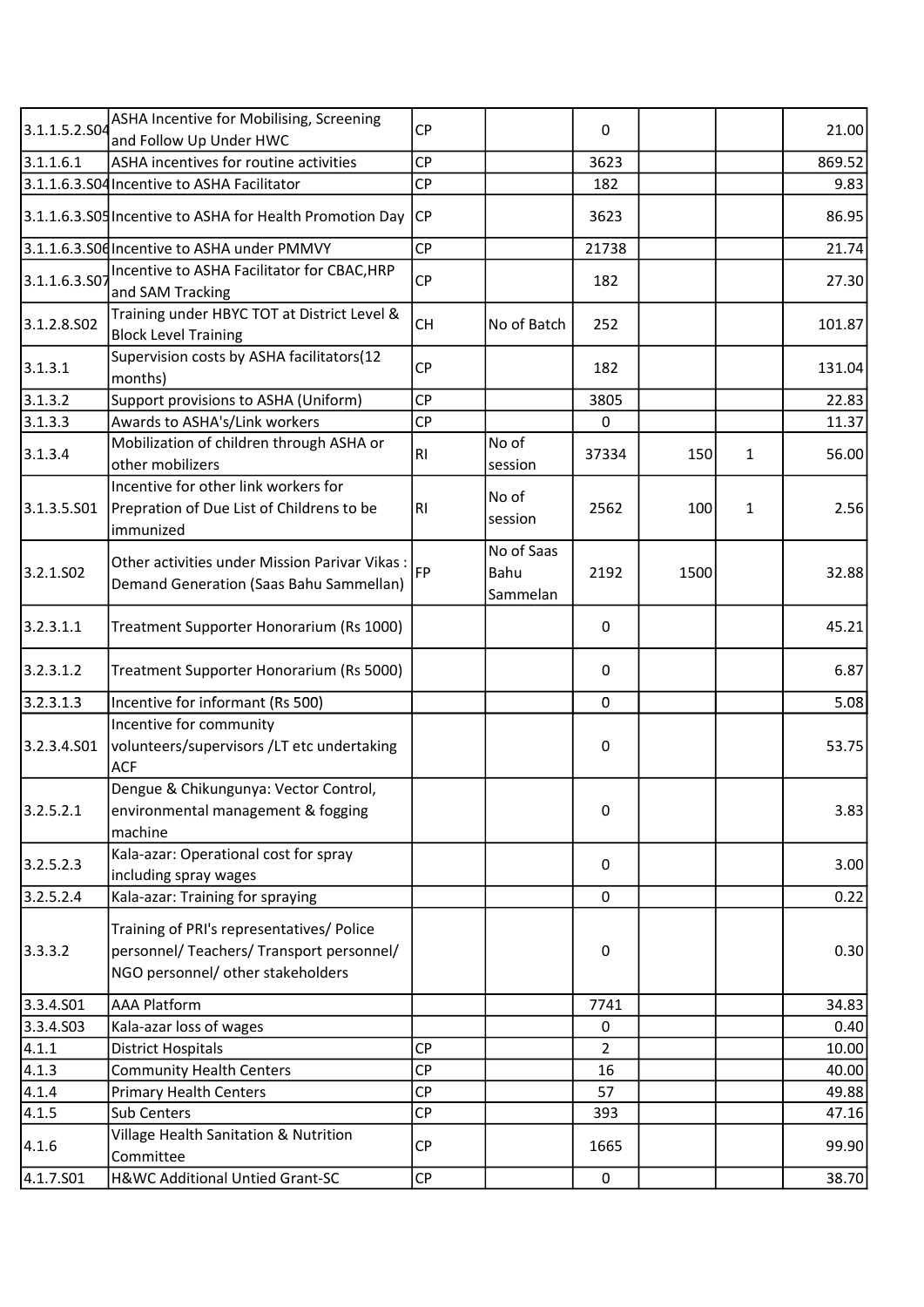| 4.1.7.502     | H&WC Additional Untied Grant-PHC                                                       | CP                   |                               | $\mathbf 0$  |      |              | 19.00  |
|---------------|----------------------------------------------------------------------------------------|----------------------|-------------------------------|--------------|------|--------------|--------|
| 5.1.1.2.8     | Infrastructure strengthening of SC to H&WC                                             | CP                   |                               | 0            |      |              | 609.00 |
| 5.1.1.2.9     | Infrastructure strengthening of PHC to<br>H&WC                                         |                      |                               | 0            |      |              | 8.22   |
| 5.3.3         | Blood bank/ Blood storage/ Day care centre<br>for hemoglobinopathies                   | <b>BLOOD</b><br>CELL |                               | $\pmb{0}$    |      |              | 2.50   |
| 5.3.9         | Safety Pits                                                                            | RI                   | No.                           | 16           | 6000 | $\mathbf{1}$ | 0.96   |
| 5.3.14        | Civil Works under RNTCP                                                                | CD                   |                               | $\pmb{0}$    |      |              | 4.06   |
| 6.1.1.1.1     | MVA / EVA for Safe Abortion services                                                   | FP/CAC               | No of MVA/<br><b>EVA kits</b> | 30           | 3000 |              | 0.90   |
| 6.1.1.2.3 S01 | Procurement Of Equipment for Skill Lab<br><b>Under SAANS at District Level</b>         | <b>CH</b>            | No of<br>Equipment            | $\mathbf{1}$ |      |              | 2.50   |
| 6.1.1.2.3.502 | Procurement Of Hand held Pulse Oximeter<br>and nebulizer under SAANS at District Level | <b>CH</b>            | No of<br>Equipment            | 72           |      |              | 6.48   |
| 6.1.1.3.5     | <b>PPIUCD forceps</b>                                                                  | <b>FP</b>            | No of Kallys<br>forceps       | 10           | 1000 |              | 0.10   |
| 6.1.1.5.1     | Equipment for Mobile health teams                                                      | <b>RBSK</b>          | No of teams                   | 32           | 5000 | 1            | 1.60   |
| 6.1.1.17.1    | Equipments                                                                             |                      |                               | $\mathbf 0$  |      |              | 0.05   |
| 6.1.1.18.1    | Procurement of Equipment                                                               |                      |                               | 0            |      |              | 2.50   |
| 6.1.1.19.3    | Grant-in-aid for Vision Centre (PHC) (Govt.)                                           |                      |                               | 0            |      |              | 1.00   |
| 6.1.1.21.4    | Non-recurring GIA: Machinery & Equipment<br>for CHC                                    |                      |                               | 0            |      |              | 2.50   |
| 6.1.1.23.4    | Non-recurring: Equipment at CHC NCD clinic                                             |                      |                               | $\pmb{0}$    |      |              | 24.00  |
| 6.1.2.2.2     | Spray Pumps & accessories                                                              |                      |                               | $\pmb{0}$    |      |              | 0.50   |
| 6.1.2.3.1     | MCR                                                                                    |                      |                               | 400          |      |              | 1.60   |
| 6.1.2.3.2     | Aids/Appliance                                                                         |                      |                               | 0            |      |              | 0.17   |
| 6.1.2.5.1     | Tablets; software for H&WC and ANM/<br><b>MPW</b>                                      | <b>CP</b>            |                               | 0            |      |              | 3.70   |
| 6.1.3.1.3     | <b>Equipment Maintenance</b>                                                           |                      |                               | $\pmb{0}$    |      |              | 2.97   |
| 6.2.1.2       | Drugs for Safe Abortion (MMA)                                                          | FP/CAC               | No of<br><b>Tablets</b>       | 300          |      |              | 0.04   |
| 6.2.1.7.5.S01 | Drugs & Consumables Normal Delivery L1<br>Facility                                     | MH                   | No of<br>benificieries        | 22200        | 100  |              | 4.44   |
| 6.2.1.7.5.S02 | Drugs & Consumables Normal Delivery L2<br>Facility                                     | MH                   | No of<br>benificieries        | 22600        | 200  | 1            | 9.04   |
| 6.2.1.7.5.S03 | Drugs & Consumables Normal Delivery L3<br>Facility                                     | MH                   | No of<br>benificieries        | 4000         | 300  | 1            | 3.20   |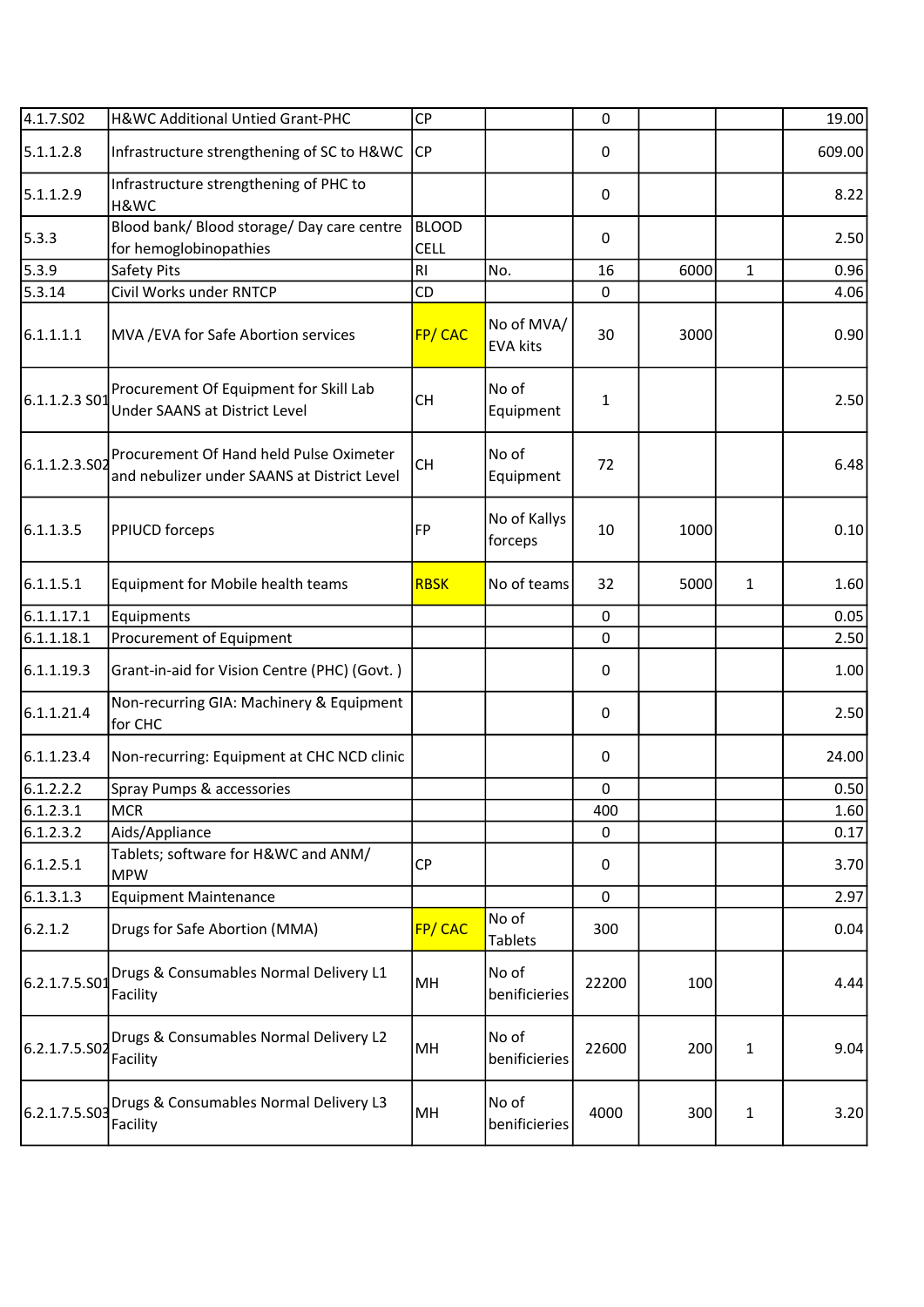| 6.2.1.7.5.S04 | Drugs & Consumables Caesarean Delivery L3<br>Facility                                  | MH           | No of<br>benificieries  | 200            | 1800 | 1            | 0.72   |
|---------------|----------------------------------------------------------------------------------------|--------------|-------------------------|----------------|------|--------------|--------|
| 6.2.1.7.5.S08 | Drugs & Consumables Safe Dilivery Kit for<br><b>HIV infected Pregnant Women</b>        | MH           | No of<br>benificieries  | 65             | 1500 | $\mathbf{1}$ | 0.98   |
| 6.2.2.9       | AEFI kit under RI Program                                                              | RI           | No.                     | 95             | 200  | $\mathbf{1}$ | 0.19   |
| 6.2.3.1       | Nayi Pehl Kit                                                                          | <b>FP</b>    | No of Nayi<br>Pahel Kit | 6766           | 220  |              | 14.89  |
| 6.2.5.1       | Medicine for Mobile health team                                                        | <b>RBSK</b>  | No of teams             | 32             | 5000 | $\mathbf{1}$ | 1.60   |
| 6.2.6.4       | Replenishment of ASHA HBNC kits                                                        | <b>CP</b>    |                         | 2876           |      |              | 4.31   |
| 6.2.8.1       | Red/Black plastic bags et                                                              | RI           | No of<br>session        | 46668          | 10   | 1            | 4.67   |
| 6.2.8.2       | Bleach/Hypochlorite solution/ Twin bucket<br>and hub cutter                            | RI           |                         | 19             |      |              | 0.29   |
| 6.2.9.1       | AYUSH drugs for DH / CHC / PHC                                                         | <b>AYUSH</b> |                         | 28             |      |              | 14.00  |
| 6.2.12.1      | Chloroquine phosphate tablets                                                          |              |                         | $\mathbf 0$    |      |              | 0.15   |
| 6.2.12.2      | Primaquine tablets 2.5 mg                                                              |              |                         | $\mathbf 0$    |      |              | 0.08   |
| 6.2.12.3      | Primaquine tablets 7.5 mg                                                              |              |                         | 0              |      |              | 0.15   |
| 6.2.13.1      | Supportive drugs, lab. Reagents                                                        |              |                         | $\mathbf 0$    |      |              | 0.68   |
| 6.2.14.1      | Laboratory Materials                                                                   |              |                         | 0              |      |              | 26.22  |
| 6.2.14.2      | Procurement of Drugs                                                                   |              |                         | 0              |      |              | 13.55  |
| 6.2.15.1      | Assistance for<br>consumables/drugs/medicines to the                                   | <b>NCD</b>   |                         | $\pmb{0}$      |      |              | 18.62  |
| 6.2.18.1      | Govt./District Hospital for Cat sx etc<br>Procurement of medicine & consumables for    |              |                         | 0              |      |              | 2.00   |
| 6.2.19.1      | <b>TCC under NTCP</b>                                                                  |              |                         | $\mathbf 0$    |      |              | 12.00  |
| 6.2.19.3      | Drugs & supplies for District NCD Clinic<br>Drugs & supplies for CHC NCD Clinic        |              |                         | $\pmb{0}$      |      |              | 32.00  |
| 6.2.19.4      | Drugs & supplies for PHC level                                                         |              |                         | 0              |      |              | 18.25  |
| 6.2.19.5      | Drugs & supplies for Sub-Centre level                                                  |              |                         | $\pmb{0}$      |      |              | 49.13  |
|               |                                                                                        |              |                         |                |      |              |        |
| 6.2.22.1      | Cost of Lab recurring expences for H & WC                                              | CP           |                         | $\pmb{0}$      |      |              | 50.10  |
| 6.2.22.2      | Lab strengthening of SHC - HWC -                                                       | <b>CP</b>    |                         | $\mathbf 0$    |      |              | 3.00   |
| 6.4.3.S01     | Free Diagnostics for Pregnant women under<br>JSSK - USG on PPP for PMSMA               | MH           | No of USG               | 1100           | 300  | $\mathbf{1}$ | 3.30   |
| 6.4.3.502     | Free Diagnostics for Pregnant women under<br>JSSK- AVD for for HIV & Syphilis at VHNDs | MH           | No of AVD               | 576            | 25   | $\mathbf{1}$ | 14.98  |
| 6.4.3.503     | Free Diagnostics for Pregnant women under<br>JSSK-MH                                   | <b>MH</b>    | No of<br>benificieries  | 85500          | 200  | 1            | 27.36  |
| 6.4.4         | Free Diagnostics for Sick infants under JSSK                                           | <b>CH</b>    | No of units             | $\mathbf{1}$   |      |              | 1.20   |
| 7.5.2         | Any Other                                                                              |              |                         | $\mathbf 0$    |      |              | 9.04   |
| 8.1.1.1       | <b>ANMs</b>                                                                            | MH           |                         | 172            |      |              | 350.97 |
| 8.1.1.2.505   | <b>Staff Nurses-MH</b>                                                                 | MH           |                         | 49             |      |              | 157.95 |
| 8.1.1.2.511   | Staff Nurse - HWC                                                                      | <b>CP</b>    |                         | $\pmb{0}$      |      |              | 64.33  |
| 8.1.1.5.S02   | Laboratory Technicians -HR                                                             |              |                         | $\overline{2}$ |      |              | 5.10   |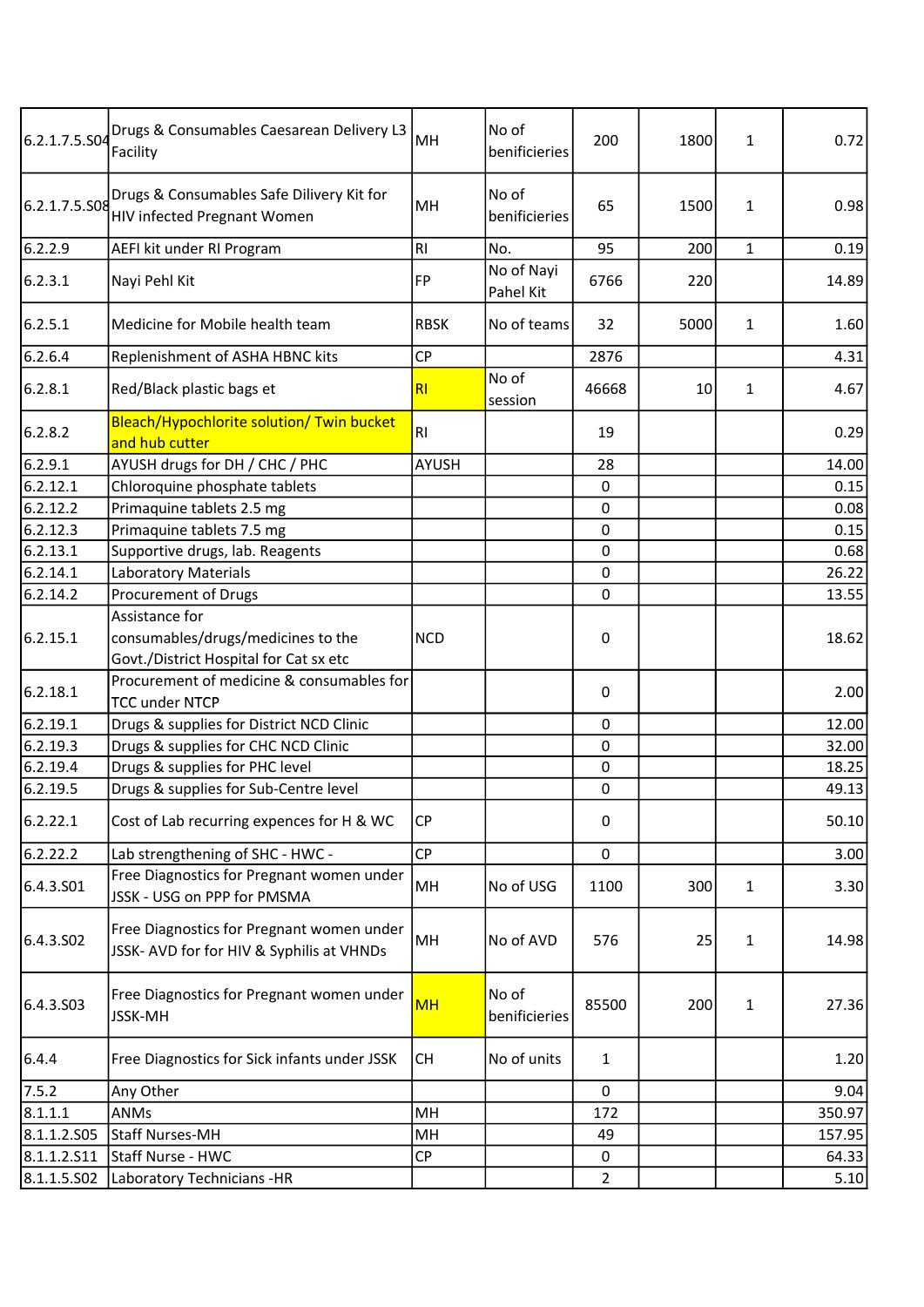|                           | 8.1.1.5.S03 Laboratory Technicians -NPPCF                                                             |              |                     | 0              |      |   | 1.65   |
|---------------------------|-------------------------------------------------------------------------------------------------------|--------------|---------------------|----------------|------|---|--------|
| 8.1.1.5.S04               | Laboratory Technicians - RNTCP                                                                        |              |                     | 0              |      |   | 25.45  |
| 8.1.1.6.S05               | OT Technician                                                                                         | <b>MH</b>    |                     | 3              |      |   | 7.56   |
| 8.1.1.9                   | Radiographer/X-ray technician                                                                         |              |                     | 4              |      |   | 5.07   |
| 8.1.2.1.S04               | Obstetricians and Gynaecologists -MH                                                                  | MH           |                     | $\overline{2}$ |      |   | 14.40  |
|                           |                                                                                                       |              |                     |                |      |   |        |
| 8.1.2.3.S05               | Anaesthetists - MH                                                                                    | MH           |                     | $\overline{2}$ |      |   | 14.40  |
|                           | FRU Operationalization for Gynae &<br>8.1.3.10.S01 anesthetist specialist on call from govt<br>sector | MH           | No of C-<br>section | 6              | 3000 | 1 | 0.18   |
| 8.1.3.10.502              | FRU Operationalization Gynecologists<br>specialist on call from pvt sector                            | MH           | No of C-<br>section | 3              | 4500 | 1 | 0.14   |
| 8.1.3.10.503              | FRU Operationalization anesthetist specialist<br>on call for from pvt sector                          | MH           | No of C-<br>section | 3              | 3000 | 1 | 0.09   |
| 8.1.5.503                 | <b>Medical Officers -MH</b>                                                                           | MH           |                     | 3              |      |   | 11.70  |
| 8.1.5.506                 | <b>Medical Officers -CD-RNTCP</b>                                                                     | CD           |                     | $\mathbf 0$    |      |   | 27.56  |
| 8.1.6.1                   | <b>AYUSH MOs</b>                                                                                      | AYUSH        |                     | 28             |      |   | 128.94 |
| 8.1.6.2                   | Pharmacist - AYUSH                                                                                    | <b>AYUSH</b> |                     | 17             |      |   | 34.61  |
| 8.1.7.1.1                 | <b>MOs-AYUSH</b>                                                                                      | <b>RBSK</b>  |                     | 59             |      |   | 106.64 |
| 8.1.7.1.2.S01 MOs-MBBS    |                                                                                                       | <b>RBSK</b>  |                     | $\overline{2}$ |      |   | 13.98  |
|                           | 8.1.7.1.2.S02 MOs-Dental MO/ BDS                                                                      | <b>RBSK</b>  |                     | 3              |      |   | 20.39  |
| 8.1.7.1.3                 | Staff Nurse                                                                                           | <b>RBSK</b>  |                     | 5              |      |   | 16.02  |
| 8.1.7.1.4                 | <b>ANM</b>                                                                                            | <b>RBSK</b>  |                     | 27             |      |   | 26.50  |
| 8.1.7.1.5.S02 Pharmacists |                                                                                                       | <b>RBSK</b>  |                     | 32             |      |   | 26.46  |
| 8.1.8.1                   | <b>Medical Officers</b>                                                                               | <b>CH</b>    |                     | 1              |      |   | 5.40   |
| 8.1.8.2                   | <b>Staff Nurse</b>                                                                                    | <b>CH</b>    |                     | 4              |      |   | 12.79  |
| 8.1.8.3                   | Cook cum caretaker                                                                                    | <b>CH</b>    |                     | $\overline{2}$ |      |   | 2.60   |
| 8.1.8.5                   | Feeding demonstrator for NRC                                                                          | <b>CH</b>    |                     | $\mathbf{1}$   |      |   | 3.04   |
| 8.1.9.1                   | Paediatrician                                                                                         | <b>CH</b>    |                     | 3              |      |   | 82.50  |
| 8.1.9.3.501               | Staff Nurse - SNCU/KMC                                                                                | <b>CH</b>    |                     | 12             |      |   | 34.47  |
| 8.1.9.3.502               | Staff Nurse -NBSU                                                                                     | <b>CH</b>    |                     | 9              |      |   | 16.61  |
| 8.1.9.6.S02               | Others- SNCU Staff (Ward Aaya/ Cleaner/<br>Security Guard)                                            | <b>CH</b>    |                     | 9              |      |   | 12.43  |
| 8.1.9.6.503               | Others- SNCU Staff DEO                                                                                | <b>CH</b>    |                     | 1              |      |   | 2.14   |
| 8.1.12.1                  | Mid-level Service Provider                                                                            | <b>CP</b>    |                     | 0              |      |   | 196.55 |
| 8.1.12.2                  | Performance incentive for Mid-level service<br>providers                                              | <b>CP</b>    |                     | 0              |      |   | 167.40 |
|                           | 8.1.13.1.S03 Counsellor - RMNCHA-FW                                                                   | <b>FP</b>    | No of<br>Councelor  | $\overline{7}$ |      |   | 14.34  |
| 8.1.13.5                  | Audiometrician/ Audiologist-NCD-NPPCD                                                                 | <b>NCD</b>   |                     | 0              |      |   | 3.78   |
| 8.1.13.10                 | TBHV-CD-RNTCP                                                                                         | <b>CD</b>    |                     | 0              |      |   | 4.18   |
| 8.1.13.18                 | Audiometrics Asstt.NCD-NPPCD                                                                          | <b>NCD</b>   |                     | $\mathbf 0$    |      |   | 2.13   |
| 8.1.13.19                 | Instructor for Hearing Imapired Children-<br>NCD-NPPCD                                                | <b>NCD</b>   |                     | 0              |      |   | 2.13   |
|                           | 8.1.13.22.S0 Rogi Sahayata Kendra Manager                                                             | QA           |                     | $\overline{2}$ |      |   | 5.36   |
|                           | 8.1.13.22.S1 Rogi Sahayata Kendra Operator                                                            | QA           |                     | 2              |      |   | 2.95   |
|                           | 8.1.16.2.S01 Cold Chain Handlers                                                                      | <b>RI</b>    |                     | $\pmb{0}$      |      |   | 2.00   |
|                           | 8.1.16.2.S02 Technician / Trfeigerator Machinic                                                       |              |                     | 0              |      |   | 3.35   |
|                           | 8.1.16.6.S02 Data Entry Operator CD-RCP                                                               | <b>CD</b>    |                     | 0              |      |   | 0.25   |
|                           | 8.1.16.7.S05 Cleaner - NRC                                                                            | <b>CH</b>    |                     | 1              |      |   | 1.44   |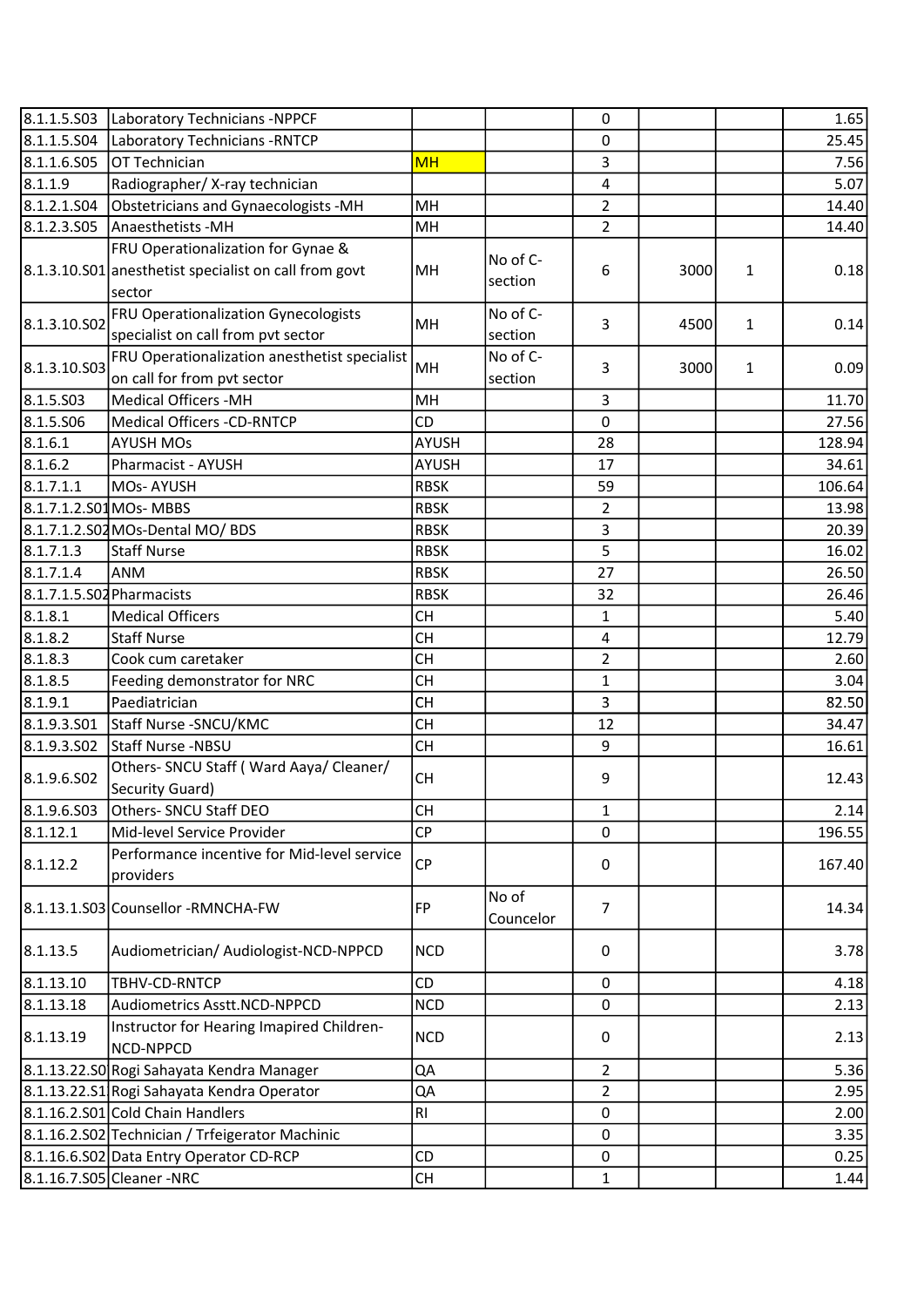| 8.4.7       | Incentive to provider for PPIUCD services<br>@Rs 150 per PPIUCD insertion                     | FP             | No of Clints            | 2276         | 150    |              | 3.41   |
|-------------|-----------------------------------------------------------------------------------------------|----------------|-------------------------|--------------|--------|--------------|--------|
| 8.4.8       | Incentive to provider for PAIUCD Services<br>@Rs 150 per PAIUCD insertion                     | <b>FP</b>      | No of Clints            | 106          | 150    |              | 0.16   |
| 8.4.9       | Team based incentives for Health &<br>Wellness Centers (H&WC Sub Center)                      | <b>CP</b>      |                         | 0            |        |              | 122.76 |
| 8.4.10      | Team based incentives for Health &<br>Wellness Centers (H&WC PHC)                             | <b>CP</b>      |                         | $\pmb{0}$    |        |              | 51.41  |
| 8.4.12.501  | HRP identification and follow up for ANM                                                      | MH             | No of HRP               | 1750         | 200    | $\mathbf{1}$ | 3.50   |
| 8.4.12.S03  | Performance based Incentives to RMNCHA<br><b>Counselors in Family Planning</b>                | FP             | No of Clints            | 430          | 50     |              | 0.22   |
| 8.4.12.S04  | RI Cold chain handlers incentive                                                              | R <sub>l</sub> | <b>No</b>               | 18           | 2400   | 12           | 5.18   |
| 9.1.6.1     | Development/ translation and duplication of<br>training materials                             | <b>CH</b>      | No of<br>Module         | 1040         | 100    | $\mathbf{1}$ | 1.04   |
| 9.2.3.S03   | Incentive for Program Coordination to (HoD CMH                                                |                |                         | 0            |        |              |        |
| 9.5.2.2.501 | State and District Lanch of SAANS                                                             | <b>CH</b>      | No.                     | $\mathbf{1}$ |        |              | 0.50   |
| 9.5.2.2.502 | State and District Planning and Review<br>Meeting of SAANS                                    | <b>CH</b>      | No.                     | $\mathbf{1}$ |        |              | 0.20   |
| 9.5.2.19    | Orientation on National Deworming Day                                                         | <b>RKSK</b>    |                         | $\mathbf{1}$ |        |              | 2.02   |
|             | 9.5.2.24.S02 District Training of SAANS                                                       | CH             |                         | 21           |        |              | 6.97   |
|             | 9.5.2.25.S01 One day Orientation Training for IDCF                                            | <b>CH</b>      | No of<br>district       | $\mathbf{1}$ | 150000 | $\mathbf{1}$ | 1.50   |
| 9.5.3.1.S01 | Qtr.Review/orientation meeting at Block<br>Level for ANM of 57 MPV Districts                  | <b>FP</b>      | No of<br>Meetings       | 16           | 3000   |              | 1.92   |
| 9.5.3.1.S03 | District Level One Day Orientation of newly<br>recruited ANM/SN ON Family Planning<br>Schemes | FP             | No of<br>Meetings       | 1            | 3000   |              | 0.03   |
| 9.5.3.2.502 | District Level Dissemination Workshop                                                         | FP             | No of<br>workshops      | $\mathbf{1}$ | 10000  |              | 0.10   |
| 9.5.3.22    | Training of Medical officers (Injectible<br><b>Contraceptive Trainings)</b>                   | <b>FP</b>      | No of<br><b>Batches</b> | $\mathbf{1}$ | 22800  |              | 0.23   |
| 9.5.3.23    | Training of AYUSH doctors (Injectible<br><b>Contraceptive Trainings)</b>                      | <b>FP</b>      | No of<br><b>Batches</b> | $\mathbf{1}$ | 22800  |              | 0.23   |
| 9.5.3.24    | Training of Nurses (Staff Nurse/LHV/ANM)<br>(Injectible Contraceptive Trainings)              | FP             | No of<br><b>Batches</b> | 13           | 35800  |              | 4.65   |
| 9.5.4.10    | WIFS trainings (Block)                                                                        | <b>RKSK</b>    | No of Batch             | 17           | 3000   | $\mathbf{1}$ | 0.51   |
| 9.5.4.13.3  | Any other (please specify) Anemia Free<br>Adolcent event at Inter Collages                    | <b>RKSK</b>    | No of event             | 34           | 5000   | $\mathbf{1}$ | 1.70   |
| 9.5.5.1     | RBSK Training -Training of Mobile health<br>team - technical and managerial (5 days)          | <b>RBSK</b>    | No of batch             | 4            | 15450  | $\mathbf{1}$ | 0.62   |
| 9.5.7.4     | Any Other Training NPPCD                                                                      | <b>NCD</b>     |                         | $\mathbf 0$  |        |              | 3.50   |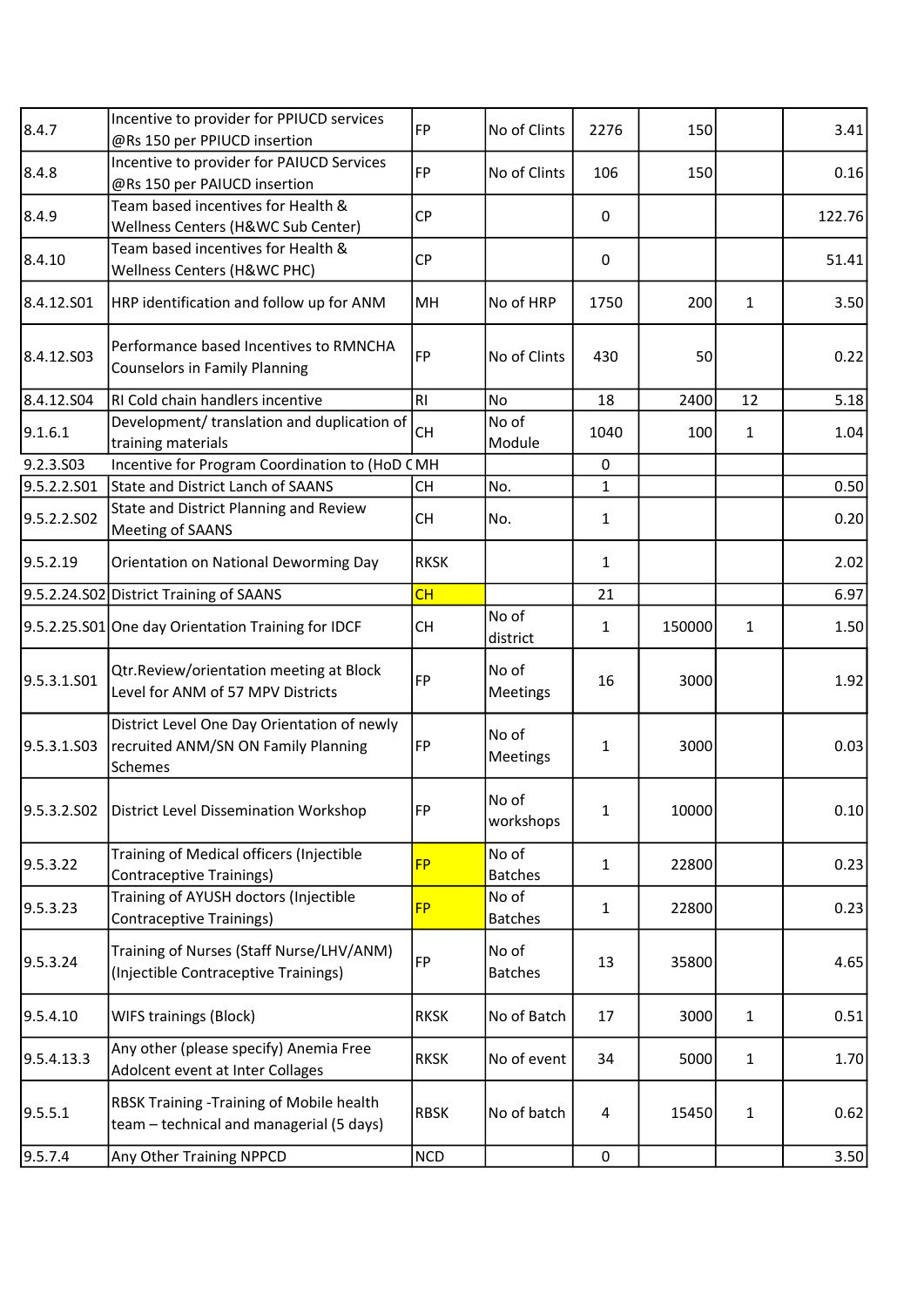|              | 9.5.10.1.S01 Training under Immunisation-Data Handler                                                                              | RI         |                   | 0              |        |              | 0.09  |
|--------------|------------------------------------------------------------------------------------------------------------------------------------|------------|-------------------|----------------|--------|--------------|-------|
|              | 9.5.10.1.S04 Training under Immunisation-CCH                                                                                       | <b>RI</b>  |                   | 0              |        |              | 0.59  |
| 9.5.12.1     | Training / Capacity Building (Malaria)                                                                                             | CD         |                   | 0              |        |              | 1.12  |
| 9.5.12.6     | Training/sensitization of district level officers<br>on ELF and drug distributors including<br>peripheral health workers (AES/ JE) | CD         |                   | 0              |        |              | 4.14  |
| 9.5.14.1     | <b>Trainings under RNTCP</b>                                                                                                       | CD         |                   | $\mathbf 0$    |        |              | 4.52  |
| 9.5.17.1     | Training of doctors and staff at DH Level<br>under NPHCE                                                                           | <b>NCD</b> |                   | 0              |        |              | 0.80  |
| 9.5.18.1.1   | Orientation of Stakeholder organizations                                                                                           | <b>NCD</b> |                   | 0              |        |              | 0.40  |
| 9.5.18.1.2   | Training of Health Professionals                                                                                                   | <b>NCD</b> |                   | 0              |        |              | 0.40  |
| 9.5.18.1.3   | <b>Orientation of Law Enforcers</b>                                                                                                | <b>NCD</b> |                   | $\mathbf 0$    |        |              | 0.60  |
| 9.5.18.1.4   | Other Trainings/Orientations - sessions<br>incorporated in other's training                                                        | <b>NCD</b> |                   | $\pmb{0}$      |        |              | 1.30  |
| 9.5.19.2     | District NCD Cell                                                                                                                  | <b>NCD</b> |                   | 0              |        |              | 3.00  |
| 9.5.25.3     | <b>Kayakalp Trainings</b>                                                                                                          | QA         | <b>Batch</b>      | $\mathbf{1}$   | 33000  | 1            | 0.33  |
| 9.5.26.2     | Training cum review meeting for HMIS &<br><b>MCTS at District level</b>                                                            | <b>MIS</b> |                   | 0              |        |              | 0.73  |
| 9.5.26.3     | Training cum review meeting for HMIS &<br>MCTS at Block level                                                                      | <b>MIS</b> |                   | 0              |        |              | 2.77  |
|              | 9.5.27.4.S01 Cost of Yoga Sessions                                                                                                 | <b>CP</b>  |                   | $\pmb{0}$      |        |              | 9.83  |
| 9.5.29.13.SO | Scaling up Nurse Mentoring Program<br>Honorarium                                                                                   | MH         |                   | 16             |        |              | 9.60  |
| 9.5.29.13.S0 | Scaling up Nurse Mentoring Program Yearly<br><b>TADA</b>                                                                           | MH         |                   | 16             |        |              | 0.48  |
| 9.5.29.13.50 | Scaling up Nurse Mentoring Program<br>Register                                                                                     | MH         |                   | 16             |        |              | 0.04  |
|              | 9.5.29.13.50 Scaling up Nurse Mentoring Program Mini<br>Skill Lab                                                                  | MH         |                   | 16             |        |              | 16.00 |
| 10.1.1       | Maternal Death Review (both in institutions<br>and community)                                                                      | MH         | No of<br>CBMDR    | 108            | 600    | $\mathbf{1}$ | 0.65  |
| 10.2.4       | Microfilaria Survey - Lymphatic Filariasis                                                                                         | CD         |                   | 0              |        |              | 0.50  |
| 10.2.5       | Monitoring & Evaluation (Post MDA<br>assessment by medical colleges (Govt. &<br>private)/ICMR institutions)                        | CD         |                   | 0              |        |              | 0.35  |
| 11.3         | Targeting Naturally Occurring Gathering of<br>People/ Health Mela                                                                  |            |                   | $\overline{2}$ |        |              | 13.00 |
| 11.5.1       | Media Mix of Mid Media/ Mass Media                                                                                                 | <b>IEC</b> |                   | $\mathbf{1}$   |        |              | 0.90  |
| 11.5.4.S02   | Celebration of New Born Care Week                                                                                                  | <b>CH</b>  | No of<br>district | $\mathbf{1}$   | 50000  | 1            | 0.50  |
| 11.5.4.S03   | <b>Celebration of Breastfeeding Week</b>                                                                                           | СH         | No of<br>district | 1              | 40000  | $\mathbf{1}$ | 0.40  |
| 11.5.4.S05   | District Level IEC/BCC Activity Under SAANS                                                                                        | lсн        | No.               | $\mathbf{1}$   | 200000 |              | 2.00  |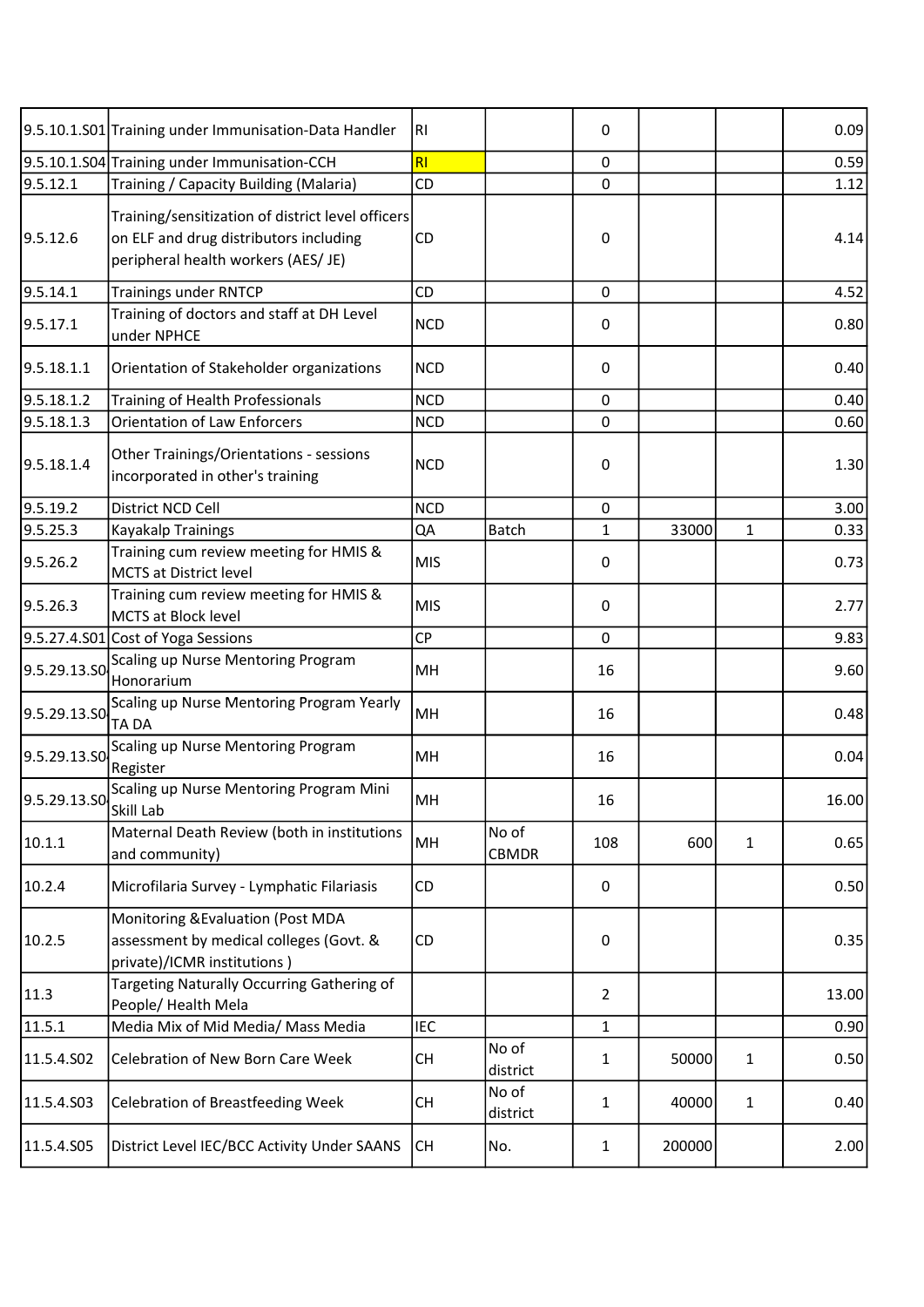| 11.6.3      | IEC & promotional activities for World                                                   | <b>IEC/FP</b>               | No of             | 17           |       |              | 2.24  |
|-------------|------------------------------------------------------------------------------------------|-----------------------------|-------------------|--------------|-------|--------------|-------|
|             | Population Day celebration                                                               |                             | events            |              |       |              |       |
| 11.6.4      | IEC & promotional activities for Vasectomy                                               | <b>IEC/FP</b>               | No of             | 17           |       |              | 1.64  |
|             | Fortnight celebration                                                                    |                             | events            |              |       |              |       |
| 11.8.2      | Any other IEC/BCC activities (Wall Painting,                                             | <b>IEC</b>                  |                   | 0            |       |              | 3.56  |
|             | Banner & Poster)                                                                         |                             |                   |              |       |              |       |
| 11.9.1.S01  | Creating awareness on declining sex ratio                                                | <b>IEC</b>                  | No of             | 4            | 10000 |              | 0.40  |
|             | issue (PNDT) - Block Level                                                               | /PNDT                       | Events            |              |       |              |       |
| 11.9.1.SO2  | Creating awareness on declining sex ratio                                                | <b>IEC</b>                  | No of             | $\mathbf{1}$ | 25000 |              | 0.25  |
|             | issue (PNDT)- District Level                                                             | /PNDT                       | Events            |              |       |              |       |
|             | 11.10.1.S01 Donor Refreshment amount                                                     | <b>BLOOD</b><br>CELL        | No of<br>donation | 0            | 25    | 1            | 0.10  |
|             | 11.10.1.S02 Blood donation Camp                                                          | <b>BLOOD</b><br><b>CELL</b> | No of camp        | $\pmb{0}$    | 2500  | 1            | 0.15  |
|             | Travel & Communication Expenses for BB                                                   | <b>BLOOD</b>                |                   |              |       |              |       |
| 11.10.1.S03 | <b>Counselors PRO BCTV</b>                                                               | <b>CELL</b>                 |                   | $\mathbf 0$  |       |              | 0.18  |
| 11.11.1     | <b>IEC for NPPCD</b>                                                                     | <b>IEC</b>                  |                   | $\mathbf 0$  |       |              | 0.50  |
|             | Health Education & Publicity for National                                                |                             |                   |              |       |              |       |
| 11.13.1     | Programme for Fluorosis (State and District                                              | <b>NCD</b>                  |                   | $\pmb{0}$    |       |              | 2.00  |
|             | Level)                                                                                   |                             |                   |              |       |              |       |
| 11.14.1     | Health Education & Publicity for NIDDCP                                                  | <b>IEC</b>                  |                   | $\mathbf 0$  |       |              | 0.26  |
|             |                                                                                          |                             |                   |              |       |              |       |
| 11.15.1     | <b>IEC/BCC for Malaria</b>                                                               | <b>IEC</b>                  |                   | $\mathbf 0$  |       |              | 0.35  |
| 11.15.2     | IEC/BCC for Social mobilization (Dengue and<br>Chikungunya)                              | <b>IEC</b>                  |                   | 0            |       |              | 0.20  |
| 11.15.4     | Specific IEC/BCC for Lymphatic Filariasis                                                | <b>IEC</b>                  |                   | $\pmb{0}$    |       |              | 2.86  |
| 11.15.5     | IEC/BCC/Advocacy for Kala-azar                                                           | <b>IEC</b>                  |                   | $\mathbf 0$  |       |              | 0.50  |
|             | IEC/BCC: Mass media, Outdoor media, Rural                                                | <b>CD</b>                   |                   |              |       |              |       |
| 11.16.1     | media, Advocacy media for NLEP                                                           |                             |                   | 0            |       |              | 0.98  |
| 11.17.1     | ACSM (State & district)                                                                  | <b>IEC</b>                  |                   | $\mathbf 0$  |       |              | 10.85 |
| 11.19.1     | Translation of IEC material and distribution                                             | <b>IEC</b>                  |                   | $\Omega$     |       |              | 0.50  |
|             | Celebration of days-ie International Day for                                             |                             |                   |              |       |              |       |
| 11.20.2     | older persons                                                                            | <b>IEC</b>                  |                   | $\pmb{0}$    |       |              | 1.00  |
| 11.21.1     | <b>IEC/SBCC for NTCP</b>                                                                 | <b>IEC</b>                  |                   | $\mathbf 0$  |       |              | 1.50  |
| 11.22.2     | IEC/BCC for District NCD Cell                                                            | <b>IEC</b>                  |                   | $\mathbf 0$  |       |              | 0.50  |
| 11.24.1     | IEC activities for Health & Wellness centre<br>(H&WC)                                    | IEC                         |                   | $\pmb{0}$    |       |              | 37.00 |
| 11.24.3.4   | State-level IEC Campaigns/Other IEC<br>Campaigns                                         | <b>IEC</b>                  |                   | 22           |       |              | 3.00  |
|             |                                                                                          |                             |                   |              |       |              |       |
| 11.24.4.1   | IEC/BCC under NRCP: Rabies Awareness and<br>DO'S and Don'ts in the event of Animal Bites |                             |                   | $\pmb{0}$    |       |              | 4.64  |
| 12.1.1      | Printing of MDR formats                                                                  | MH                          |                   | 220          |       |              | 0.07  |
|             | Printing of MCP cards, safe motherhood                                                   |                             |                   |              |       |              |       |
| 12.1.2      | booklets etc.                                                                            | MH                          | No of cards       | 114237       | 17    | $\mathbf{1}$ | 19.42 |
|             | Printing of labor room registers and                                                     |                             | No of             |              |       |              |       |
| 12.1.3      | casesheets/ LaQshya related printing                                                     | MH                          | casesheet         | 53000        | 10    | $\mathbf{1}$ | 5.30  |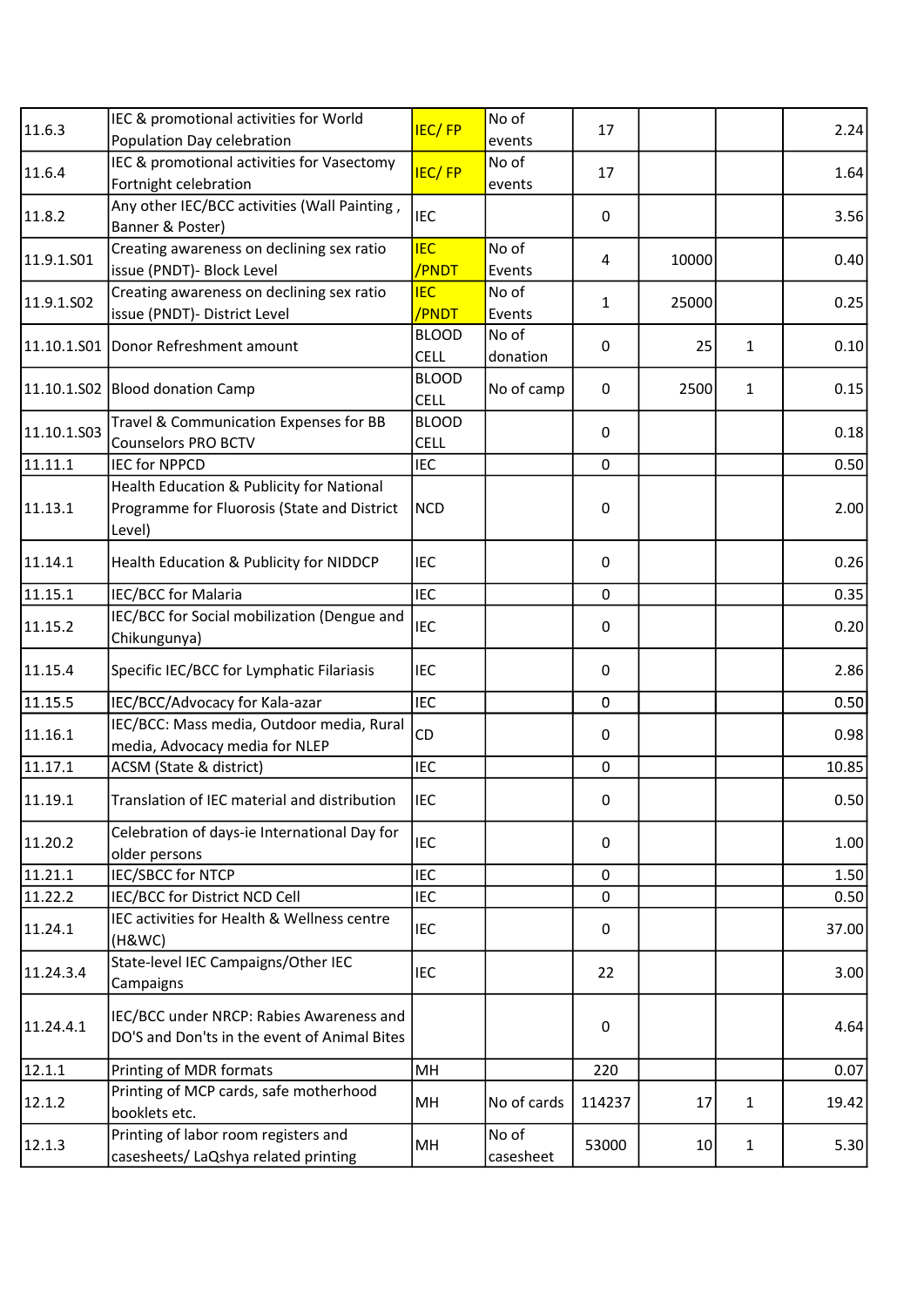| 12.1.5                 | Any other (Printing of CAC Format)                                                                                                                    | <b>FP/CAC</b>  | No of<br>formats           | 250          |        |              | 0.38  |
|------------------------|-------------------------------------------------------------------------------------------------------------------------------------------------------|----------------|----------------------------|--------------|--------|--------------|-------|
| 12.2.5                 | Printing of compliance cards and reporting<br>formats for National Iron Plus Initiative-for 6-<br>59 months age group and for 5-10 years age<br>group | CH             | No of<br>format            | 330480       | 1      | 1            | 3.30  |
| 12.2.6                 | Printing of IEC materials and reporting<br>formats etc. for National Deworming Day                                                                    | <b>RKSK</b>    |                            | 1            |        |              | 3.73  |
| 12.2.7                 | Printing of IEC Materials and monitoring<br>formats for IDCF                                                                                          | <b>CH</b>      | No of<br>District          | $\mathbf{1}$ | 118000 | $\mathbf{1}$ | 1.18  |
| 12.2.10                | Printing (SNCU data management)                                                                                                                       | <b>CH</b>      | No of SNCU                 | 1            | 100000 | 1            | 1.00  |
| 12.2.11                | Printing of HBNC referral cards and other<br>formats                                                                                                  | <b>CH</b>      | No. of<br>format           | 676772       | 0.5    | 1            | 3.38  |
| 12.3.3                 | Printing of FP Manuals, Guidelines, etc.                                                                                                              | FP             | No of<br>formats           | 0            |        |              | 5.17  |
| 12.5.4                 | Printing of RBSK card and registers                                                                                                                   | <b>RBSK</b>    | No of<br>children          | 468691       |        |              | 9.46  |
| 12.5.6                 | Any other (Printing of Banner and Sticker<br>under RBSK)                                                                                              | <b>RBSK</b>    |                            | 112          |        |              | 0.13  |
| 12.7.1                 | Printing of ASHA diary                                                                                                                                | <b>CP</b>      |                            | 3805         |        |              | 6.66  |
| 12.7.2                 | Printing of ASHA Modules and formats                                                                                                                  | <b>CP</b>      |                            | 0            |        |              | 1.07  |
| 12.7.3                 | Printing of CBAC format                                                                                                                               | <b>CP</b>      |                            | $\mathbf 0$  |        |              | 30.67 |
| 12.8.1                 | Printing of cards for screening of children for BLOOD                                                                                                 |                |                            | 0            |        |              | 0.25  |
|                        | hemoglobinopathies                                                                                                                                    | <b>CELL</b>    |                            |              |        |              |       |
| 12.9.1                 | Printing of HMIS Formats                                                                                                                              | <b>MIS</b>     |                            | $\mathbf 0$  |        |              | 0.70  |
| 12.9.3                 | Printing of MCTS follow-up formats/ services<br>due list/ work plan                                                                                   | <b>MIS</b>     |                            | 3623         |        |              | 1.30  |
| 12.10.1                | Printing and dissemination of Immunization<br>cards, tally sheets, monitoring forms etc.                                                              | RI             | No of<br>Benificiary       | 125334       | 10     | 1            | 12.53 |
| 12.13.2                | Printing                                                                                                                                              | CD             |                            | 0            |        |              | 3.98  |
| 12.14.1                | Printing of Challan Books under NTCP                                                                                                                  |                |                            | 0            |        |              | 0.21  |
| 12.17.5.502            | Printing of form P,L, S under IDSP progrm                                                                                                             |                |                            | 0            |        |              | 0.54  |
| 13.2.1                 | Assessments                                                                                                                                           | QA             |                            | 3            |        |              | 0.30  |
| 14.2.3.SO <sub>2</sub> | Implementation of FP-LMIS District-<br><b>Transportation Cost</b>                                                                                     | <b>FP</b>      | Lumpsump                   | 1            |        |              | 0.68  |
| 14.2.4.1               | Alternative vaccine delivery in hard to reach<br>areas                                                                                                | RI             | No of AVD                  | 120          | 200    | 1            | 0.24  |
| 14.2.5                 | Alternative Vaccine Delivery in other areas                                                                                                           | R <sub>l</sub> | No of AVD                  | 46428        | 90     |              | 41.79 |
| 14.2.6                 | POL for vaccine delivery from State to<br>district and from district to PHC/CHCs                                                                      | RI             | No of<br><b>Districts</b>  | 1            | 200000 | 1            | 2.00  |
| 14.2.7                 | Cold chain maintenance                                                                                                                                | R1             | No of cold<br>chain points | $\pmb{0}$    |        |              | 0.38  |
| 14.2.12                | Drug transportation charges                                                                                                                           | CD             |                            | 0            |        |              | 1.14  |
| 15.3.2                 | Inter-sectoral convergence                                                                                                                            | CD             |                            | 0            |        |              | 0.05  |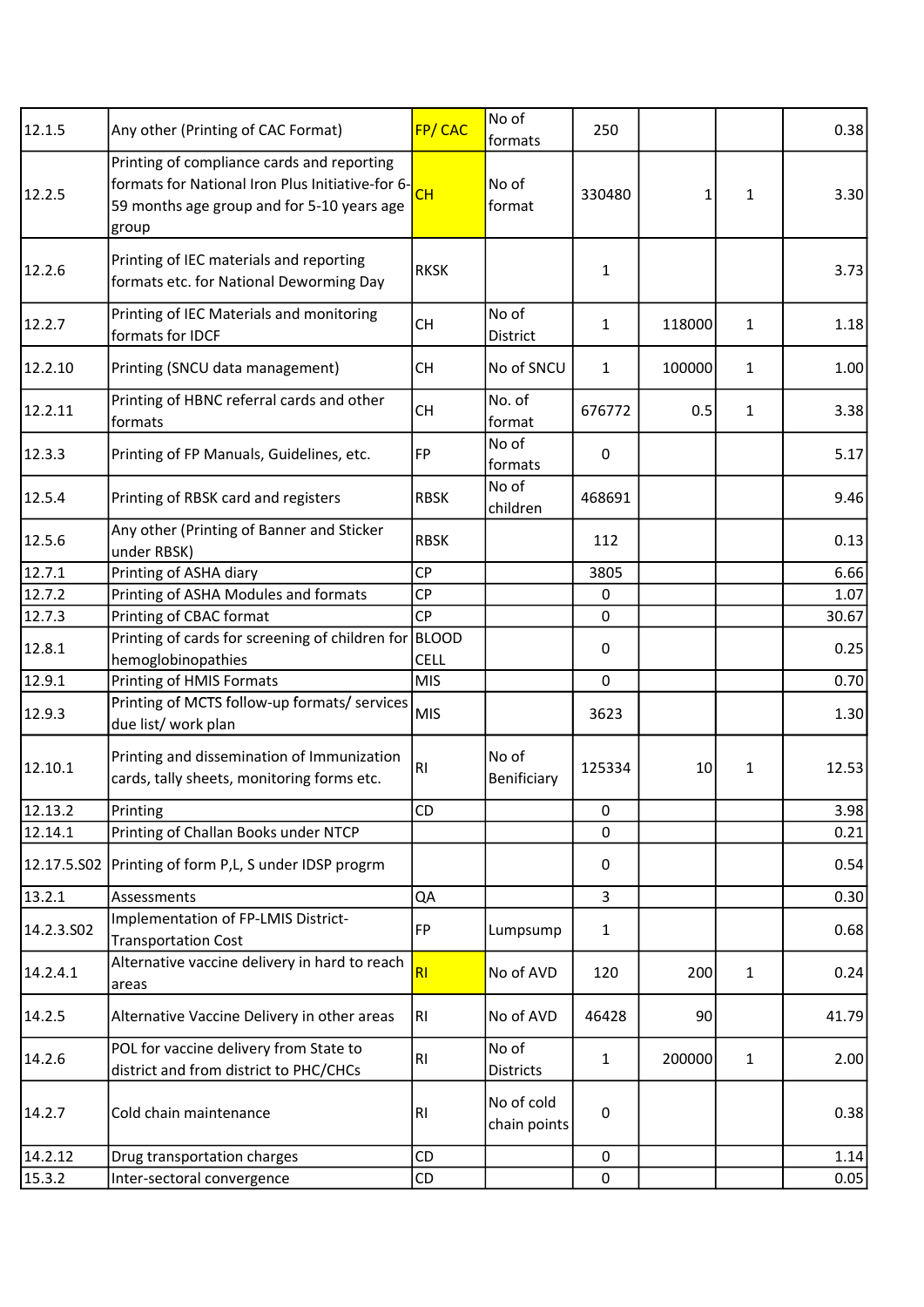| 15.5.3      | Private Provider Incentive                                                                                               | CD             |                         | 0              |      |              | 3.78  |
|-------------|--------------------------------------------------------------------------------------------------------------------------|----------------|-------------------------|----------------|------|--------------|-------|
| 15.6.1      | Reimbursement for cataract operation for<br>NGO and Private Practitioners                                                | <b>NCD</b>     |                         | 0              |      |              | 37.25 |
| 16.1.1.1.1  | State - Health Action Plan                                                                                               | PM             | No of<br><b>Booklet</b> | 43             | 300  | $\mathbf{1}$ | 0.13  |
| 16.1.1.4    | Prepare detailed operational plan for RBSK<br>across districts (including cost of plan)                                  | <b>RBSK</b>    | No of<br><b>Blocks</b>  | 16             | 500  | 1            | 0.08  |
| 16.1.1.6    | To develop micro plan at sub-centre level                                                                                | R <sub>l</sub> | No                      | 393            | 100  | $\mathbf{1}$ | 0.39  |
| 16.1.1.7    | For consolidation of micro plans at block<br>level                                                                       | RI             | <b>No</b>               | 19             | 1000 | $\mathbf{1}$ | 0.19  |
| 16.1.2.1.6  | Review meetings/ workshops under RKSK                                                                                    | <b>RKSK</b>    |                         | $\overline{2}$ |      |              | 0.16  |
| 16.1.2.1.7  | RBSK Convergence/Monitoring meetings                                                                                     | <b>RBSK</b>    | No of<br>Meetings       | $\overline{3}$ | 500  | 3            | 0.24  |
| 16.1.2.1.12 | <b>NPPCF Coordination Meeting (Newly</b><br>Selected Districts and On-going Districts)                                   |                |                         | $\pmb{0}$      |      |              | 0.40  |
| 16.1.2.1.14 | Quarterly review meetings exclusive for RI at<br>district level with Block MOs, CDPO, and<br>other stake holders         | R <sub>l</sub> | No of<br>participants   | 221            | 100  | 1            | 0.22  |
| 16.1.2.1.15 | Quarterly review meetings exclusive for RI at<br>block level                                                             | R <sub>l</sub> | No of<br>participants   | 5611           | 75   | 1            | 4.21  |
| 16.1.2.1.16 | <b>IDSP Meetings</b>                                                                                                     |                |                         | $\mathbf 0$    |      |              | 0.04  |
| 16.1.2.1.17 | State Task Force, State Technical Advisory<br>Committee meeting, District coordination<br>meeting (Lymphatic Filariasis) |                |                         | $\pmb{0}$      |      |              | 0.30  |
| 16.1.2.1.22 | Monthly meeting with the hospital staff                                                                                  |                |                         | 0              |      |              | 0.48  |
|             | 16.1.2.1.28. District Level MDR Review Meeting                                                                           | MH             | No of<br>meetings       | 6              | 3000 | 1            | 0.18  |
| 16.1.2.2.3  | State/ District Quality Assurance Unit<br>(Monitoring & Supervision)                                                     | QA             | Vehicle                 | $\mathbf{1}$   |      |              | 3.60  |
| 16.1.2.2.5  | Monitoring, Evaluation & Supervision<br>(Malaria)                                                                        |                |                         | 0              |      |              | 2.13  |
| 16.1.2.2.6  | Monitoring/supervision and Rapid response<br>(Dengue and Chikungunya)                                                    |                |                         | 0              |      |              | 1.98  |
| 16.1.2.2.8  | Monitoring & Supervision (Lymphatic<br>Filariasis)                                                                       |                |                         | $\pmb{0}$      |      |              | 0.30  |
| 16.1.2.2.9  | Monitoring & Evaluation (Kala Azar)                                                                                      |                |                         | 0              |      |              | 0.60  |
| 16.1.2.2.12 | District NCD Cell                                                                                                        |                |                         | $\pmb{0}$      |      |              | 1.13  |
| 16.1.2.2.13 | <b>Supervision and Monitoring</b>                                                                                        |                |                         | 0              |      |              | 4.52  |
| 16.1.2.2.14 | Monitoring Committee on Section 5                                                                                        |                |                         | 0              |      |              | 0.03  |
| 16.1.2.2.16 | Monitoring and Surveillance (review<br>meetings, Travel) under NRCP                                                      |                |                         | 0              |      |              | 0.50  |
| 16.1.3.1.1  | Mobility Support for SPMU/State                                                                                          |                |                         | $\mathbf 0$    |      |              | 0.54  |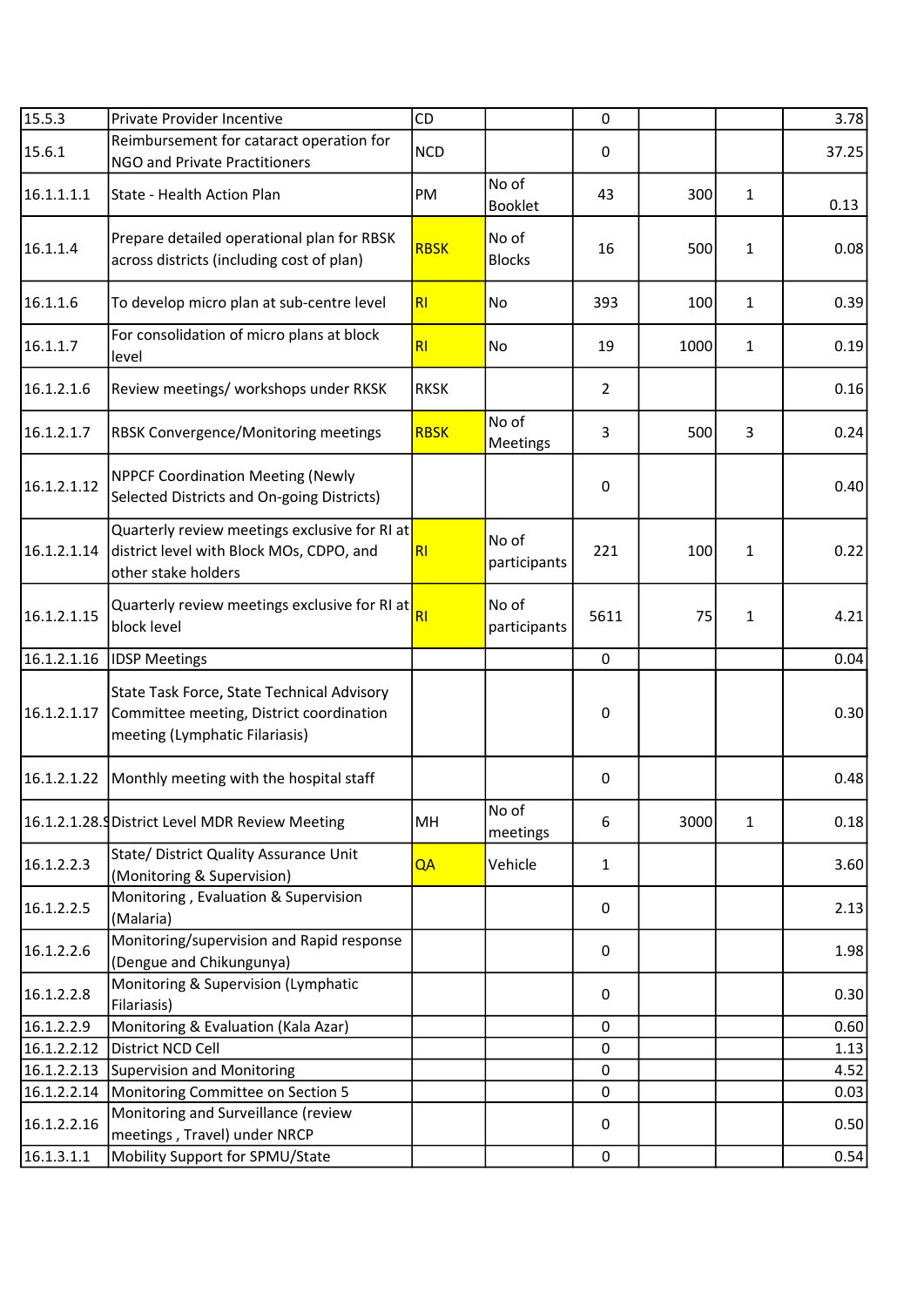| 16.1.3.1.9    | Mobility support for Rapid Response Team                                                                                                           |            |                   | 0           |       | 0.57  |
|---------------|----------------------------------------------------------------------------------------------------------------------------------------------------|------------|-------------------|-------------|-------|-------|
| 16.1.3.1.13   | Vehicle Operation (POL)                                                                                                                            |            |                   | 0           |       | 3.23  |
| 16.1.3.1.14   | Vehicle hiring                                                                                                                                     |            |                   | 0           |       | 2.76  |
| 16.1.3.1.15   | Tobacco Cessation Centre (TCC): Mobility<br>support                                                                                                |            |                   | 0           |       | 0.60  |
| 16.1.3.3.1    | PM activities for World Population Day'<br>celebration (Only mobility cost): funds<br>earmarked for district level activities                      | <b>FP</b>  | No of<br>events   | 1           | 20000 | 0.20  |
| 16.1.3.3.2    | PM activities for Vasectomy Fortnight<br>celebration (Only mobility cost): funds<br>earmarked for district level activities                        | <b>FP</b>  | No of<br>events   | 1           | 5000  | 0.05  |
| 16.1.3.3.3    | Mobility Support for DPMU/District                                                                                                                 |            |                   | 0           |       | 7.92  |
| 16.1.3.3.5    | Mobility Costs for ASHA Resource<br>Centre/ASHA Mentoring Group (Kindly<br>Specify)                                                                |            |                   | 1           |       | 0.10  |
| 16.1.3.3.6    | Travel costs under NPPCF                                                                                                                           | <b>NCD</b> |                   | 0           |       | 0.45  |
| 16.1.3.3.7    | Mobility Support for supervision for district<br>level officers.                                                                                   | <b>RI</b>  | No                | 0           |       | 3.00  |
| 16.1.3.3.8    | MOBILITY: Travel Cost, POL, etc. during<br>outbreak investigations and field visits for<br>monitoring programme activities at DSU on<br>need basis |            |                   | 0           |       | 3.00  |
| 16.1.3.3.11   | Mobility Support: District Cell                                                                                                                    |            |                   | $\mathbf 0$ |       | 1.33  |
| 16.1.3.3.13   | Miscellaneous/Travel                                                                                                                               |            |                   | 0           |       | 0.50  |
| 16.1.3.3.14   | Enforcement Squads                                                                                                                                 |            |                   | 0           |       | 0.10  |
| 16.1.3.3.15   | District Tobacco Control Cell (DTCC):<br><b>Mobility Support</b>                                                                                   |            |                   | 0           |       | 1.56  |
| 16.1.3.3.16   | District NCD Cell (TA, DA, POL)                                                                                                                    |            |                   | $\mathbf 0$ |       | 0.66  |
|               | 16.1.3.3.17.9 Mission Parivar Vikas Campaign                                                                                                       | <b>FP</b>  | No of<br>campaign | 28          | 1000  | 0.28  |
| 16.1.3.4.1    | PM activities for World Population Day'<br>celebration (Only mobility cost): funds<br>earmarked for block level activities                         | <b>FP</b>  | No of<br>events   | 16          | 1000  | 0.16  |
| 16.1.3.4.2    | PM activities for Vasectomy Fortnight<br>celebration (Only mobility cost): funds<br>earmarked for block level activities                           | <b>FP</b>  | No of<br>events   | 16          | 1000  | 0.16  |
| 16.1.3.4.3.SO | Mobility for Supportive Supervision At Block<br>Level-M&E                                                                                          | ME         |                   | 0           |       | 63.36 |
| 16.1.3.4.3.SO | Mobility Support & Commnication cost for<br><b>BCPM</b>                                                                                            | <b>CP</b>  |                   | 0           |       | 9.79  |
|               | 16.1.3.4.5.SQ Communication Cost for HWC Staff                                                                                                     | <b>CP</b>  |                   | 0           |       | 5.58  |
|               | 16.1.3.5.1.SQTA/DA of HWC Staff                                                                                                                    | <b>CP</b>  |                   | 0           |       | 5.58  |
|               | 16.1.3.5.1.SQ Travel expenses for regular staff under NLEP                                                                                         | CD.        |                   | 0           |       | 0.40  |
| 16.1.4.1.1    | JSY Administrative Expenses                                                                                                                        | <b>MH</b>  |                   | $\pmb{0}$   |       | 29.73 |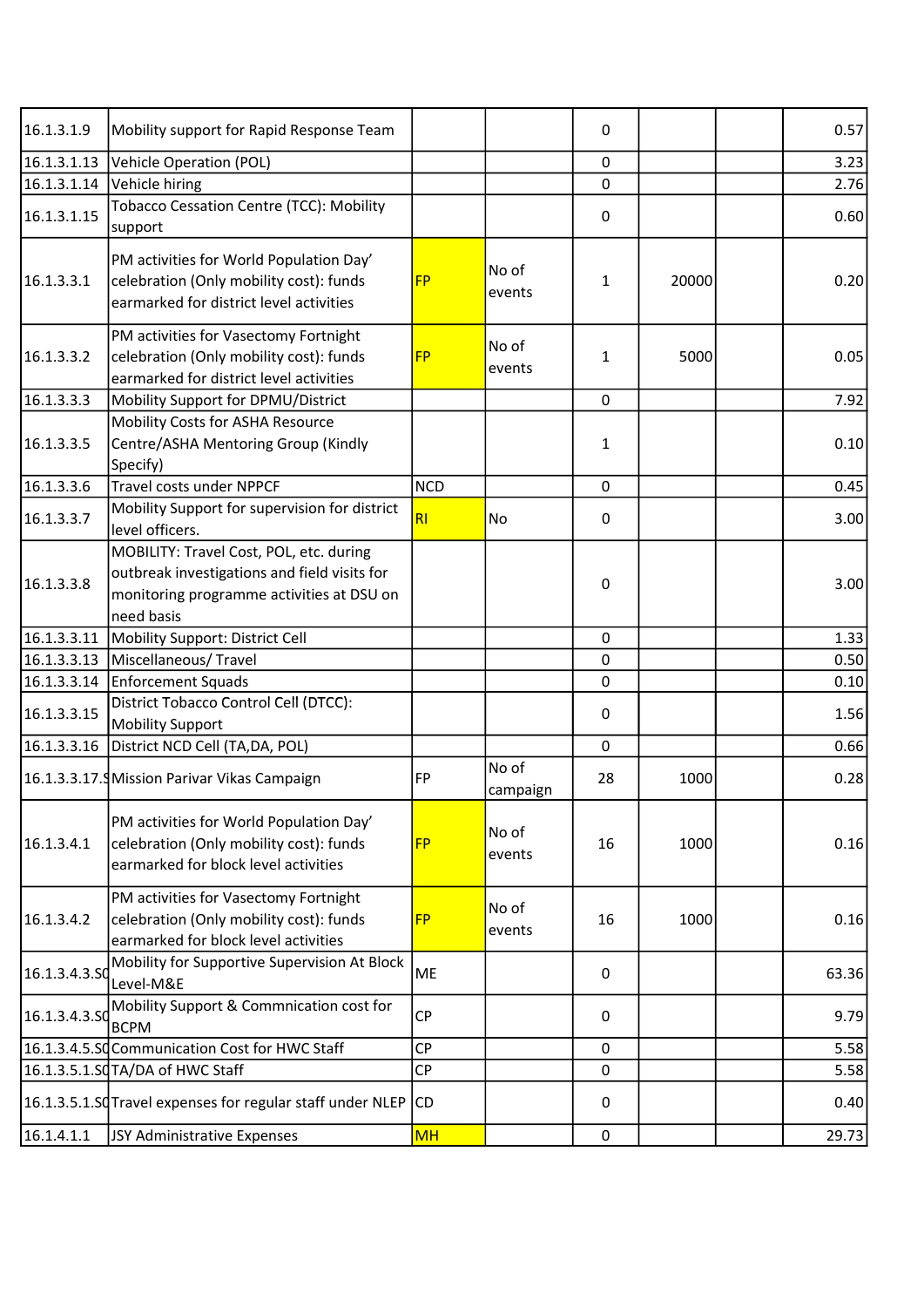|               | Office expenses on telephone, fax,                                                                                |               |                       |              |       |   |       |
|---------------|-------------------------------------------------------------------------------------------------------------------|---------------|-----------------------|--------------|-------|---|-------|
| 16.1.4.1.5    | Broadband Expenses & Other Miscellaneous                                                                          |               |                       | 0            |       |   | 0.60  |
|               | Expenditures                                                                                                      |               |                       |              |       |   |       |
| 16.1.4.1.10   | Office Operation (Miscellaneous)                                                                                  |               |                       | $\mathbf 0$  |       |   | 4.52  |
| 16.1.4.1.11   | Tobacco Cessation Centre (TCC): Office<br>Expenses                                                                |               |                       | 0            |       |   | 0.50  |
| 16.1.4.2.1    | District Quality Assurance Unit (Operational                                                                      | QA            |                       | 0            |       |   | 4.92  |
|               | cost)                                                                                                             |               |                       |              |       |   |       |
| 16.1.4.2.3    | contingency support                                                                                               |               |                       | $\mathbf 0$  |       |   | 2.53  |
| 16.1.4.2.4    | Office operation & Maintenance - District<br>Cell                                                                 |               |                       | 0            |       |   | 0.42  |
| 16.1.4.2.5    | District Cell - Consumables                                                                                       |               |                       | $\mathbf 0$  |       |   | 0.42  |
| 16.1.4.2.6    | Operational expenses of the district centre :<br>rent, telephone expenses, website etc.                           |               |                       | 0            |       |   | 0.10  |
| 16.1.4.2.8    | District Tobacco Control Cell (DTCC):<br>Misc./Office Expenses                                                    |               |                       | 0            |       |   | 4.00  |
| 16.1.4.2.9    | District NCD Cell (Contingency)                                                                                   |               |                       | 0            |       |   | 1.00  |
| 16.1.4.3.1    | SNCU Data management (excluding HR)                                                                               | <b>CH</b>     | No of SNCU            | $\mathbf{1}$ | 60000 | 1 | 0.60  |
| 16.1.5.2.1    | Minor repairs and AMC of IT/office<br>equipment supplied under IDSP                                               |               |                       | 0            |       |   | 0.10  |
| 16.1.5.3.1    | PM activities under Micronutrient<br><b>Supplementation Programme</b>                                             |               |                       | 0            |       |   | 1.56  |
| 16.1.5.3.3    | Concurrent Audit system                                                                                           |               |                       | 0            |       |   | 1.50  |
| 16.1.5.3.11   | District level Coordination Committee                                                                             |               |                       | 0            |       |   | 0.02  |
|               | DPMU Operational Cost (inclusive of Rs.<br>16.1.5.3.16.910000/ district / month for RBSK DEIC                     |               |                       | 1            |       |   | 13.11 |
|               | Manager TA DA)                                                                                                    |               |                       |              |       |   |       |
|               | 16.1.5.3.16.9 BPMU Oprational Cost                                                                                |               |                       | 16           |       |   | 31.75 |
|               | 16.1.5.3.16.9 Oprational Cost for RBSK                                                                            | <b>RBSK</b>   | No of DEIC<br>Manager | 0            | 10000 | 1 | 0.10  |
|               | 16.1.5.3.16. Operational cost of RBSK-MHT                                                                         | <b>RBSK</b>   | No of teams           | 0            | 1500  | 1 | 0.48  |
| 16.1.5.3.16.  | Office & Administrative Expence for State &<br><b>District Rabies Program</b>                                     |               |                       | 0            |       |   | 0.08  |
| 16.1.5.3.16.9 | Office operational cost & other office<br>expences unedr NPCB                                                     | <b>NCD</b>    |                       | 0            |       |   | 0.93  |
|               | Pol & Opex of DG set of Vaccine Storage at<br>16.1.5.3.16. District level & other Cold Chain Point under RI<br>RI |               |                       | 0            |       |   | 0.70  |
| 16.2.1.SO2    | Data Entry Operator                                                                                               | FP / PNDT No. |                       | 1            |       |   | 2.27  |
| 16.2.1.S08    | District PNDT Co-Ordinator                                                                                        | FP / PNDT No. |                       | 1            |       |   | 2.65  |
| 16.3.2.S01    | Mobility Support for HMIS & MCTS Block<br>Level                                                                   | <b>MIS</b>    |                       | 0            |       |   | 0.58  |
| 16.3.3.501    | Operational cost for HMIS & MCTS-AMC                                                                              | <b>MIS</b>    |                       | 0            |       |   | 1.54  |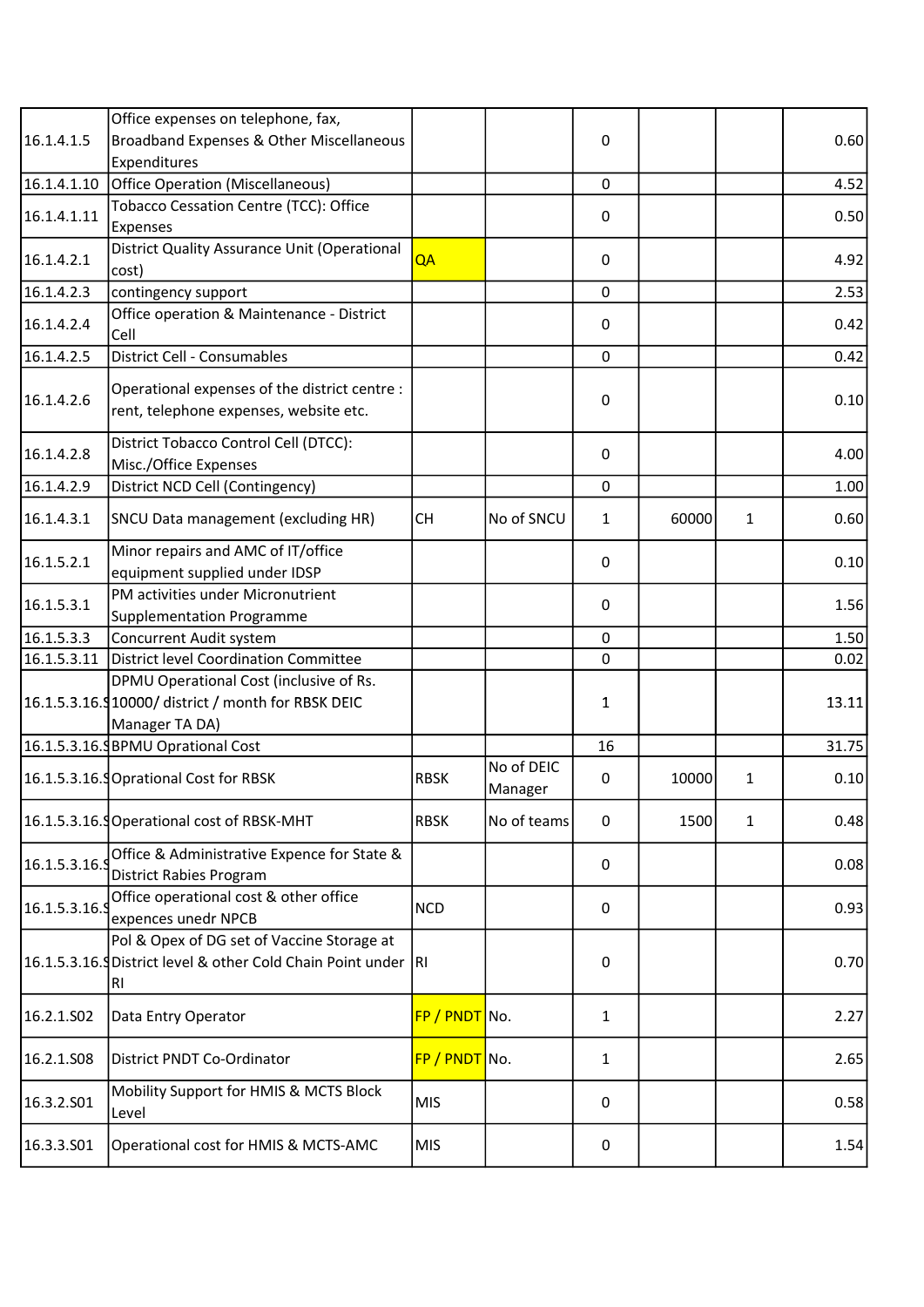| 16.3.3.502 | Operational cost for HMIS & MCTS-Internet                               | MIS          |                         | 0              |       |              | 2.28  |
|------------|-------------------------------------------------------------------------|--------------|-------------------------|----------------|-------|--------------|-------|
| 16.3.3.503 | Operational cost for HMIS & MCTS-Office<br>Expenditure                  | <b>MIS</b>   |                         | 0              |       |              | 3.24  |
| 16.3.3.504 | Operational cost for HMIS & MCTS-<br>Recurring Charges for ANMOL Tablet | <b>MIS</b>   |                         | 421            |       |              | 15.16 |
|            | 16.4.1.1.S09 Chowkidar Cum Peon-Div PMU                                 | PM           |                         | $\mathsf 0$    |       |              |       |
|            | 16.4.2.1.1.SQ District Programme Manager                                | PM           |                         | $\mathbf 1$    |       |              | 6.39  |
|            | 16.4.2.1.1.SQ District Community Process Manager                        | PM           |                         | $\mathbf{1}$   |       |              | 5.23  |
|            | 16.4.2.1.1.SC District Accounts Manager                                 | PM           |                         | $\mathbf{1}$   |       |              | 5.36  |
|            | 16.4.2.1.1.SQ District Data Cum Account Assistant                       | PM           |                         | $\mathbf 1$    |       |              | 3.61  |
|            | 16.4.2.1.1.SQDEIC manager                                               | <b>RBSK</b>  |                         | $\mathbf{1}$   |       |              | 3.96  |
|            | 16.4.2.1.1.SQ Support Staff                                             | PM           |                         | $\mathbf{1}$   |       |              | 1.76  |
|            | 16.4.2.1.2.SC District Consultant(MH)                                   | MH           |                         | $\mathbf{1}$   |       |              | 4.94  |
|            | 16.4.2.1.2.SC District Hospital Quality Manager                         | QA           |                         | $\overline{2}$ |       |              | 9.26  |
|            | 16.4.2.1.2.SQ District Consultant Quality Assurance                     | QA           |                         | $\mathbf{1}$   |       |              | 6.09  |
|            | 16.4.2.1.7.SC Accountant District Hospital                              | <b>FD</b>    |                         | $\mathbf 1$    |       |              | 2.95  |
|            | 16.4.2.1.8.SC Programme cum Admin. Asst.                                | QA           |                         | $\mathbf{1}$   |       |              | 2.16  |
|            | 16.4.2.2.2.SdDistrict Epidemiologist-CD-IDSP                            | <b>CD</b>    |                         | $\mathsf 0$    |       |              | 6.60  |
|            | 16.4.2.2.4.SQSr PMDT-TB HIV Coodinators                                 | CD           |                         | 0              |       |              | 4.47  |
|            | 16.4.2.2.4.SCPPM Coordinator                                            | CD           |                         | 0              |       |              | 4.48  |
|            | 16.4.2.2.4.SdDistrict Programme Coordinator                             | CD           |                         | 0              |       |              | 5.33  |
|            | 16.4.2.2.5.SQ District Data Manager-CD-IDSP                             | CD           |                         | 0              |       |              | 3.24  |
|            | 16.4.2.2.6.SC Senior Treatment Supervisor (STS)                         | CD           |                         | $\mathsf 0$    |       |              | 38.78 |
|            | 16.4.2.2.6.SQ Senior TB Lab Supervisor (STLS)                           | CD           |                         | 0              |       |              | 24.78 |
|            | 16.4.2.2.7.SCAccountant- Full time                                      | CD           |                         | 0              |       |              | 0.69  |
|            | 16.4.2.3.2.SC District Consultant-NPPCF                                 | <b>NCD</b>   |                         | 0              |       |              | 5.04  |
|            | 16.4.3.1.1.SC Block Programme Manager                                   | PM           |                         | 16             |       |              | 61.57 |
|            |                                                                         |              |                         | 16             |       |              | 50.87 |
|            | 16.4.3.1.1.SC Block Account Manager                                     |              |                         | 0              |       |              | 41.39 |
|            | 16.4.3.1.1.SC Block Community Process Manager                           |              |                         | $\overline{2}$ |       |              |       |
|            | 16.4.3.1.9.SQ Data Entry Operator-HR                                    | <b>MIS</b>   |                         | 16             |       |              | 4.94  |
|            | 16.4.3.1.9.SdData Entry Operator-MCTS OPR 820 MIS                       |              |                         |                |       |              | 39.37 |
|            | 16.4.3.1.9.SC Data Entry Operator-MIS Outsource                         | <b>MIS</b>   |                         |                |       |              | 0.39  |
|            | 16.4.3.1.9.SC Data Entry Operator-RI                                    | <b>RI</b>    |                         | 0              |       |              | 2.80  |
|            | 16.4.3.1.9.SC Data Entry Operator-RNTCP                                 | PM           |                         | 0              |       |              | 3.29  |
|            | 16.4.3.1.9.S1Data Entry Operator-CD-IDSP                                | CD           |                         | $\pmb{0}$      |       |              | 2.16  |
|            | 16.4.3.1.9.S1 Data Entry Operator-NBCP-District                         | <b>NCD</b>   |                         | 0              |       |              | 1.53  |
| 17.4       | E-rakt kosh- refer to strengthening of blood                            | <b>BLOOD</b> | No of                   | 0              | 1000  | 12           | 0.12  |
|            | services guidelines                                                     | <b>CELL</b>  | Facility                |                |       |              |       |
| 17.8.S05   | Internet Cost to ASHA & AF at HWC                                       |              |                         | $\mathbf 0$    |       |              | 7.32  |
| 18.11      | Increasing accessibility and avail of FP                                |              |                         | 10             |       |              | 0.65  |
|            | services at pub health providers                                        |              |                         |                |       |              |       |
| 18.17      | Counseling training for Service Provider                                | <b>FP</b>    | No of<br><b>Batches</b> | $\mathbf{1}$   | 49540 |              | 0.50  |
| 18.23      | <b>NBSU &amp; NBCC Register</b>                                         | <b>CH</b>    | No of<br>register       | 69             | 350   | 1            | 0.24  |
| 18.29      | <b>Uniform Case Sheet of Pediatrics</b>                                 | <b>CH</b>    | No of<br>format         | 3645           | 14    | $\mathbf{1}$ | 0.51  |
| U.1.3.1    | <b>Operational Expenses of UPHCs (excluding</b><br>rent)                | <b>NUHM</b>  | No.'s                   | $\overline{2}$ | 8000  | 12           | 1.92  |